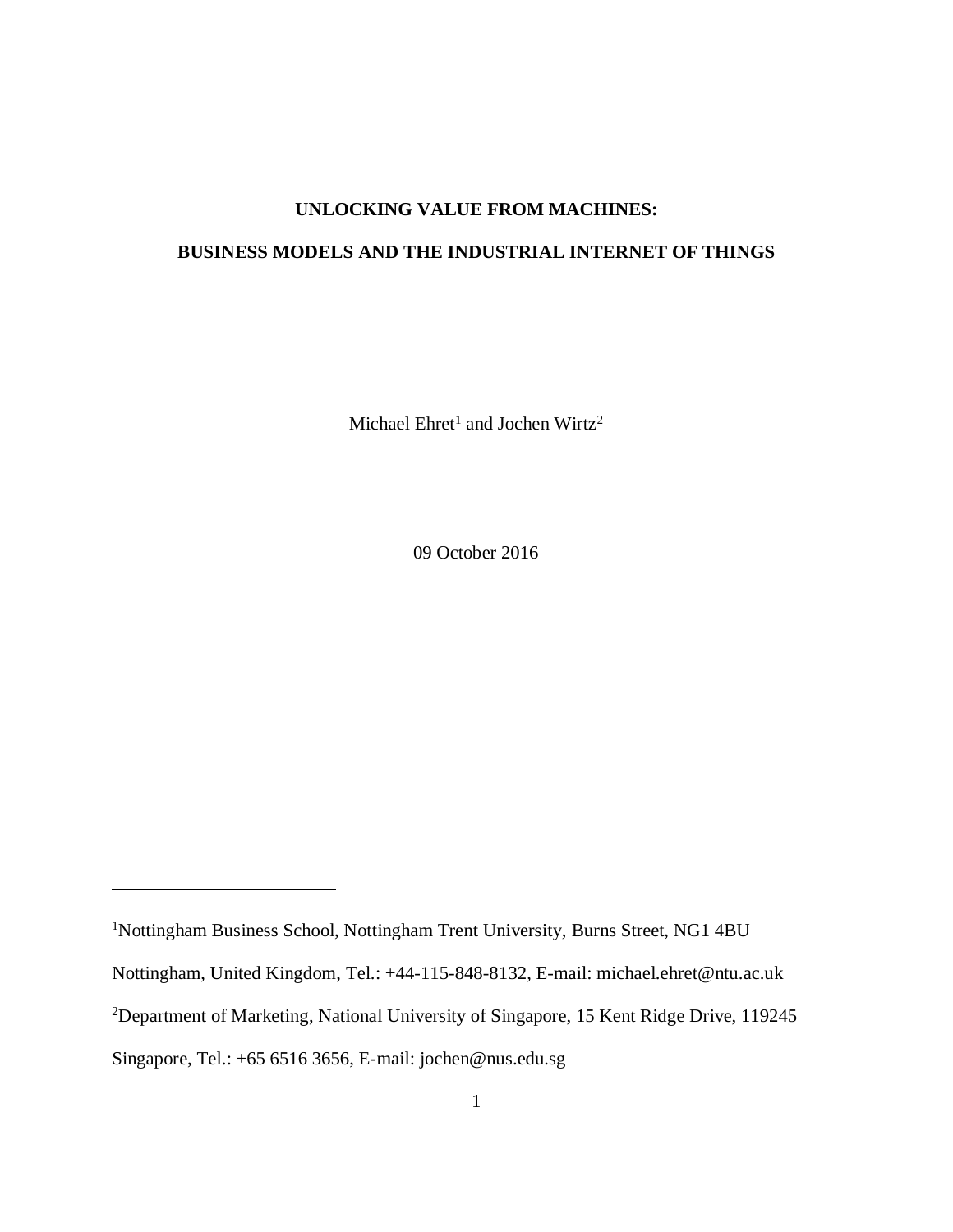# **UNLOCKING VALUE FROM MACHINES: BUSINESS MODELS AND THE INDUSTRIAL INTERNET OF THINGS**

## **Abstract**

In this article we argue that the Industrial Internet of Things (IIoT) offers new opportunities and harbors threats that companies are not able to address with existing business models. Entrepreneurship and Transaction Cost Theories are used to explore the conditions for designing nonownership business models for the emerging IIoT with its implications for sharing uncertain opportunities and downsides, and for transforming these uncertainties into business opportunities. Nonownership contracts are introduced as the basis for business model design and are proposed as an architecture for the productive sharing of uncertainties in IIoT manufacturing networks. The following three main types of IIoT-enabled business models were identified: (1) Provision of manufacturing assets, maintenance and repair, and their operation, (2) innovative information and analytical services that help manufacturing (e.g., based on artificial intelligence, big data, and analytics), and (3) new services targeted at end-users (e.g., offering efficient customization by integrating end-users into the manufacturing and supply chain ecosystem).

**Keywords:** Internet of Things, IIoT, Entrepreneurship Theory, Transaction Cost Theory, industrial services, business models, nonownership, uncertainty.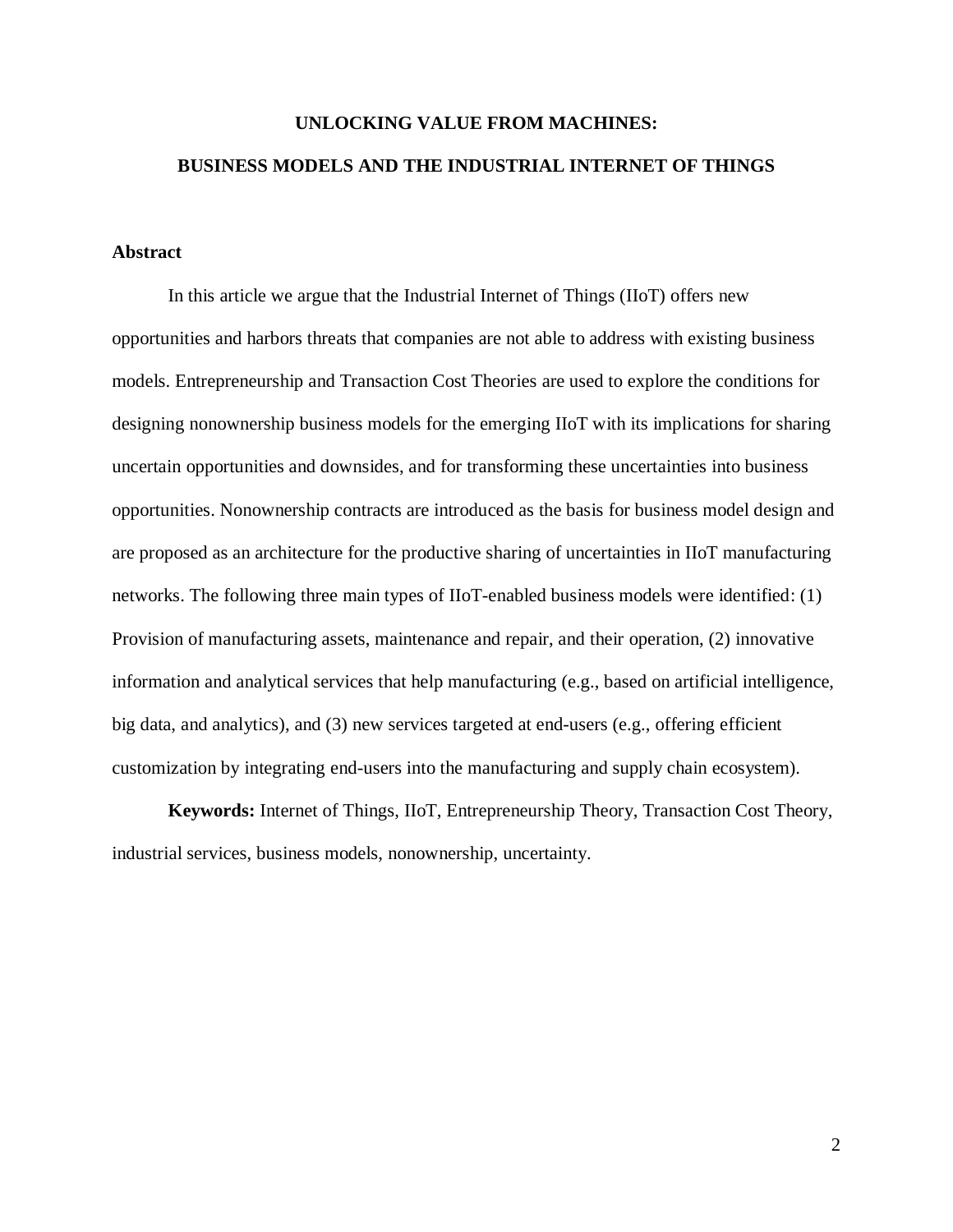### **Introduction**

Researchers and managers alike hold high expectations on the potential of the Industrial Internet of Things (IIoT). World-wide information infrastructures open-up inroads to make manufacturing more responsive to user-driven design and to align it better with customer value creation processes and contexts (Dholakia & Reyes, 2013, Parry, Brax, Maull, & Ng, 2016; Smith, Maull, & Ng, 2014; Porter & Heppelmann, 2014, 2015). At the same time, capturing value of IIoT adds uncertainty downsides, such as undermining privacy, increasing complexity of manufacturing systems, and drawing in new competitors (Britton, 2016; Dickenson, 2015; Geisberger & Broy, 2015; Malina, Hajny, Fujdiak, & Hosek, 2016). So far, businesses have had mixed experiences with industrial servitization strategies in general (Eggert, Hogreve, Ulaga,  $\&$ Münkhoff, 2014; Wirtz, Tuzovic, & Ehret 2015), and with exploiting the potential of IIoT services in particular (Yu, Nguyen, & Chen, 2016; Economist, 2015). Thus, we have reason to be skeptical concerning expectations for easy realization of the IIoT-envisaged benefits (Teece 2010; Chesbrough & Rosenbloom, 2002).

In this article we advance that the IIoT offers new opportunities and harbors threats that companies are not able to address effectively with existing business models. In the face of the uncertainties of IIoT, nonownership business models empower cocreating companies to share opportunities and downsides for mutual benefit. We argue that transforming manufacturing into a service system resides on effective uncertainty sharing between providers and their clients. Specifically, business models that offer providers incentives for taking on responsibility for uncertainty to shield their clients against uncertain downsides seem to offer great potential. The core of such business models is the service contract where providers and clients agree on the sharing of opportunities and uncertainty downsides of a service (Chesbrough, 2011; NDubisi,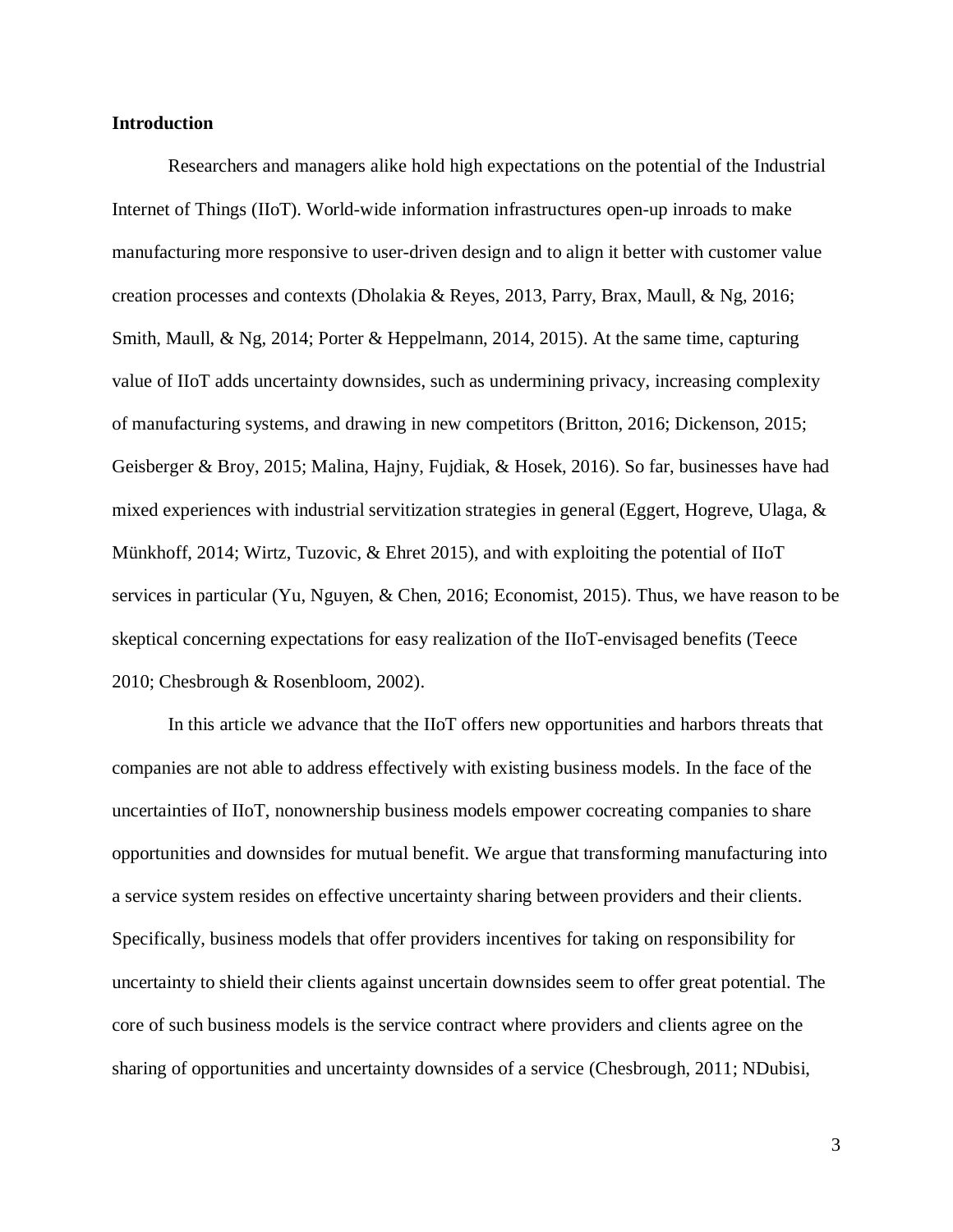Ehret, & Wirtz, 2015; Ehret & Wirtz, 2010; Wirtz & Ehret 2009).

Contrary to common intuition such a service-logic is not a recent development in manufacturing. Already in the late 18<sup>th</sup> century James Watt stimulated the first industrial revolution by commercializing his steam engine with a service-based value proposition whereby he offered the following to his prospective clients (see also: Lord, 1923; Roll, 1930; Rosen,  $2010$ :

> *"We let you have a steam engine cost free. We will install it and take over the customer service for five years. We guarantee that you will pay less for the engine's coal than you currently spend to feed the horses doing the same work. And all we are asking is that you give us one third of the money you will save."*

> (James Watt, cited in Hofmann, Maucher, Hornstein, & Ouden (2012), p. 97)

Watt provided a pioneering example for uncertainty sharing through service provision. By taking on potential downside-uncertainty of the operation of a technology that was not broadly understood, he lowered the barriers of adoption of his revolutionary manufacturing technology and generated an exciting profit opportunity for himself. Watt's steam engine business model shows key features of how entrepreneurs employ service business models where they transform their clients' uncertainties into business opportunities for themselves.

In this article we explore the conditions for designing nonownership business models for the emerging IIoT. An overview of the key arguments in this paper is provided in Figure 1.

Insert Figure 1 about here

\_\_\_\_\_\_\_\_\_\_\_\_\_\_\_\_\_\_\_\_\_\_\_\_\_\_\_\_\_\_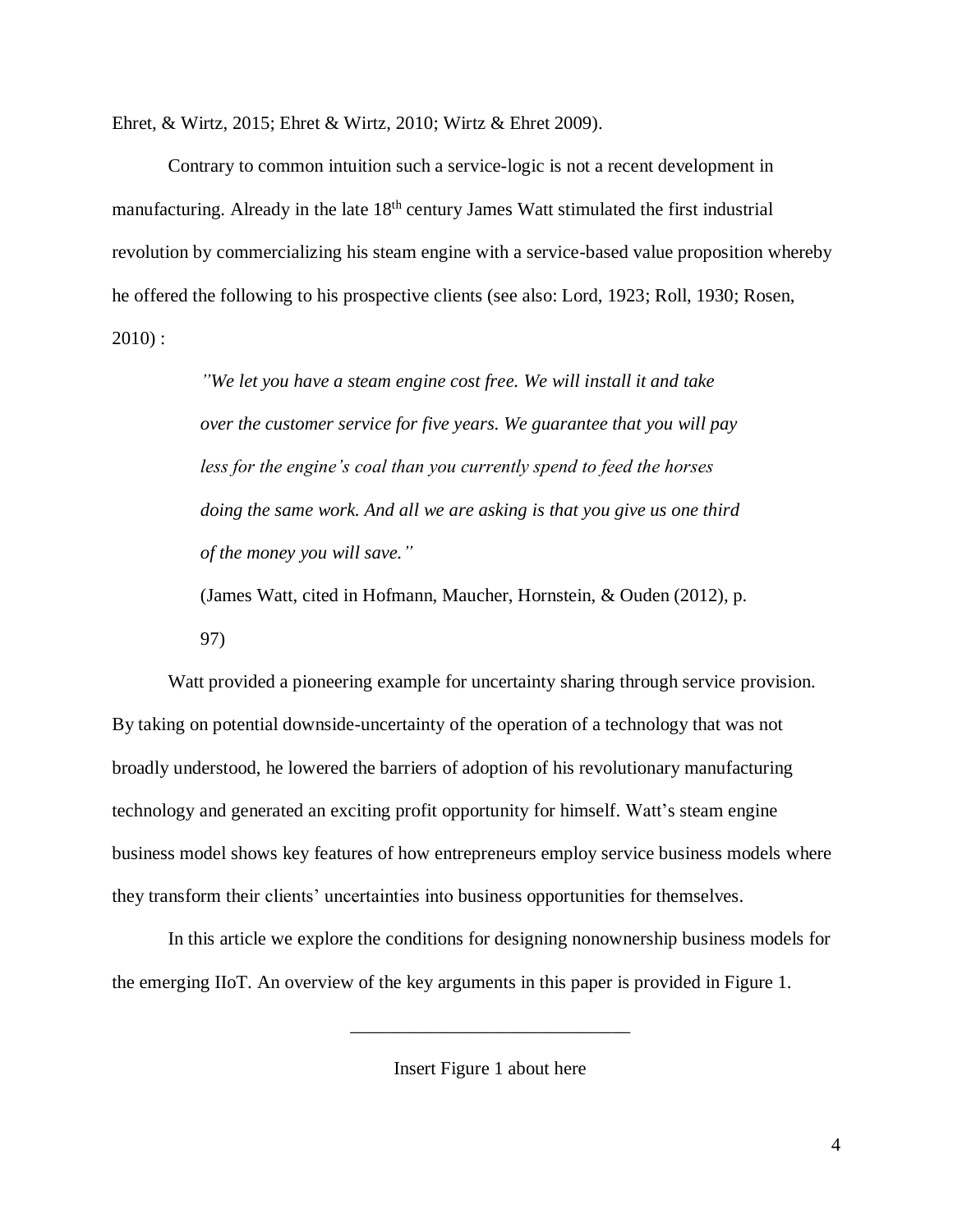## **Key Components of IIoT**

Before we discuss the economic foundations for IIoT business model design, we briefly describe the key components of IIoT systems that are instrumental for delivering their envisaged benefits (see Table 1 for an overview). They are: (1) information protocols and middleware, (2) sensors, (3) actuators, and (4) IT-driven services such as artificial intelligence (AI) and big data analytics (Kortuem, Kawsar, Fitton, D, & Sundramoorthy, 2009; Parry, Brax, Maull, Ng, 2016; Smith, Maull, Ng, 2014; Porter & Heppelmann, 2014, 2015).

\_\_\_\_\_\_\_\_\_\_\_\_\_\_\_\_\_\_\_\_\_\_\_\_\_\_\_\_\_\_

Insert Table 1 about here

\_\_\_\_\_\_\_\_\_\_\_\_\_\_\_\_\_\_\_\_\_\_\_\_\_\_\_\_\_\_

\_\_\_\_\_\_\_\_\_\_\_\_\_\_\_\_\_\_\_\_\_\_\_\_\_\_\_\_\_\_

*Information Protocols and Middleware*. The technological core of the IIoT connects physical objects, in our case manufacturing equipment like machines, robots and tools, to the world-wide information infrastructure that runs on the Internet (Geisberger & Broy, 2015). Internet standards and middleware provide the software interface for the formation of cyberphysical systems (CPS). World-wide connections transform manufacturing from largely standalone activities toward connected and integrated systems. Information protocols and middleware connect manufacturing across functional barriers (e.g., manufacturing, procurement, supply chain management, and sales), organizational boundaries (e.g., manufacturers, channel members, and even end-users), and geographical boundaries to nearly any operation that is connected to the Internet.

*Sensors*. Sensors create data about the status of manufacturing equipment and its context, and work as an information interface between physical devices and the Internet (Geisberger &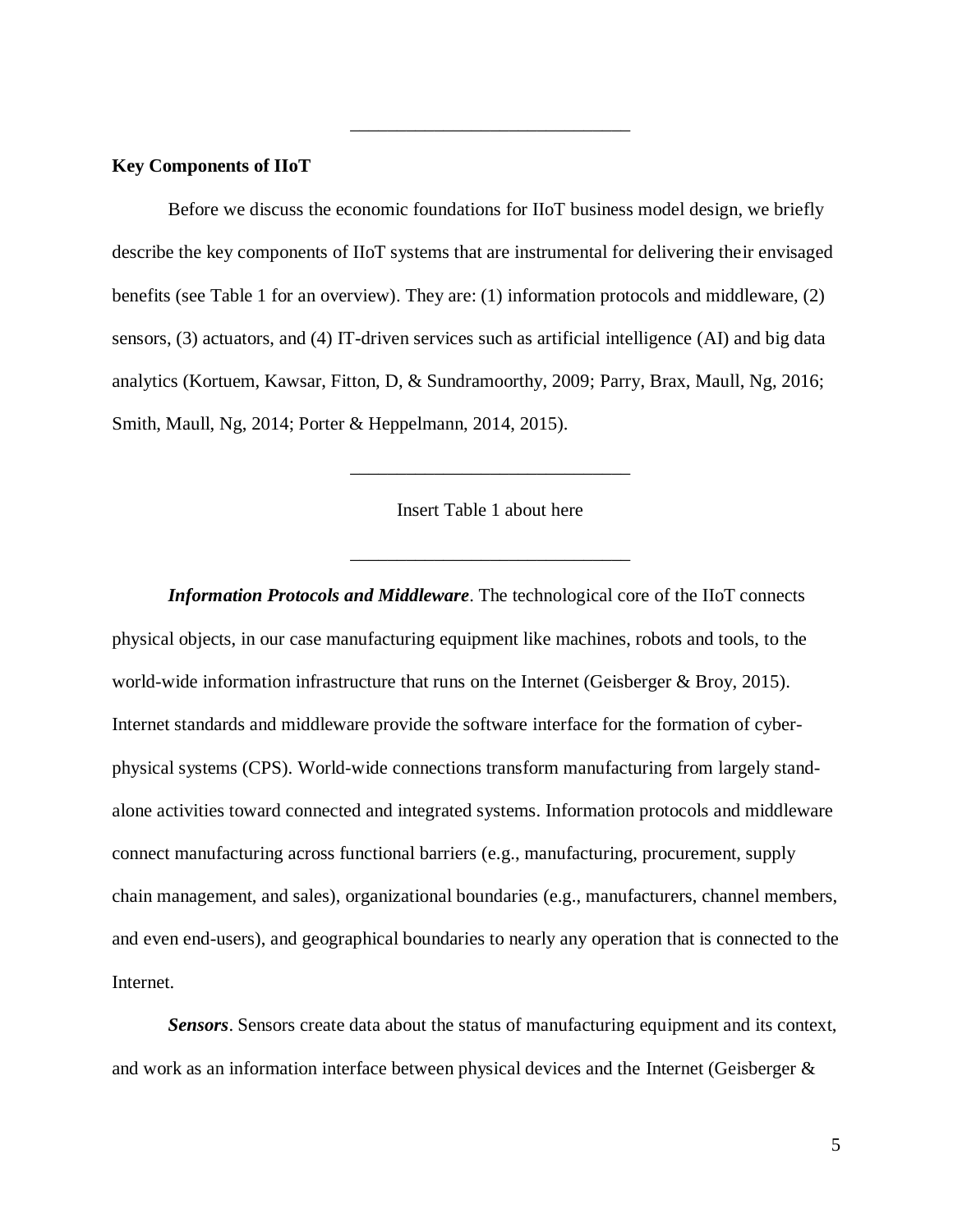Broy, 2015). Sensors add connectivity to manufacturing equipment and material components, and are the building blocks of proactive and autonomous repair and maintenance concepts. Sensors open-up an inside-out connection revealing real-time information on status and performance of a manufacturing system.

*Actuators.* Actuators are all sorts of components of automated systems that drive movement and change. That is, actuators translate commanding signals into physical effects and change in manufacturing systems, such as moving robots, heating systems, or laser-cutting objects. The IIoT builds on Internet-connected actuators, which enable often centralized operators to remote control the manufacturing process, and to conduct remote repair and maintenance activities.

*IT-driven Services.* Because IIoT unlocks information from the manufacturing process with the potential to give access to it from anywhere in the world, the IIoT opens the door for new information-driven services that can add significant value to a manufacturing and supply chain ecosystem (Anderson & Mattsson, 2013). IT companies offer services, often based on AI and big data analytics, with the aim to generate valuable insights that affect value and costs of manufacturing.

#### **Implications of Key Economic Theories for IIoT**

Hopes on the benefit of IIoT for manufacturing draw on the assumption that information adds value to the manufacturing process. However, this is not self-evident. From an economics theory perspective, information provides value only under certain conditions. In a perfect market in equilibrium, information would offer neither value propositions nor profit opportunities. In equilibrium, market prices would match all customer wants with the full available capacity of economic resources. However, several streams in economic research argue that business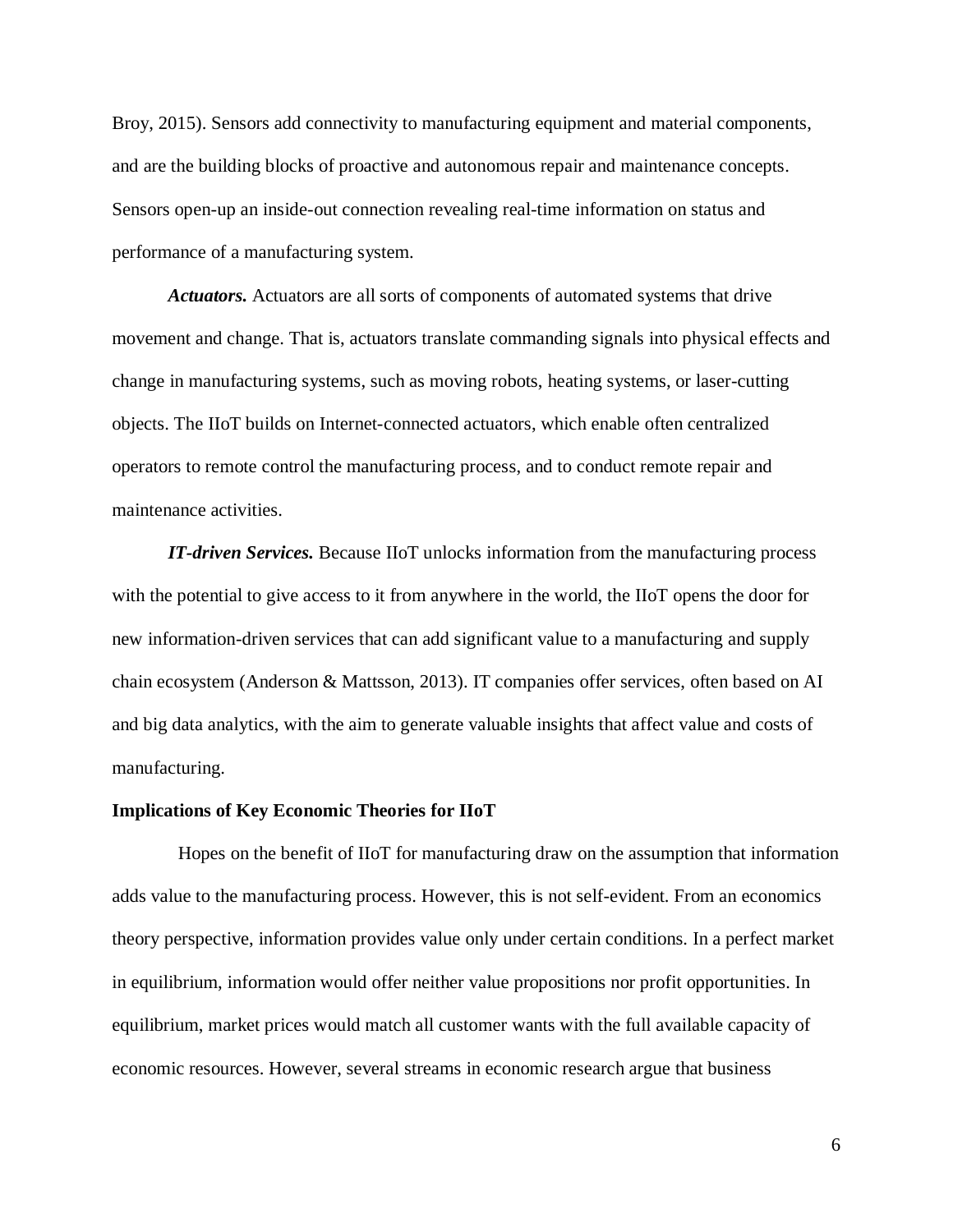flourishes in the presence of uncertainty when customer needs remain unaddressed and economic resources lay idle. We explore these ideas in the context of IIoT in this section.

*Uncertainty, the Value of Information, and IIoT.* Knight (1921) introduced the concept of uncertainty into economic thinking by distinguishing it from risk. Risk refers to "known unknowns" where actors are aware of potential outcomes, extrapolate past trends into future events, and calculate the probabilities of known possible events. In contrast, uncertain outcomes are not known in advance (e.g., black swan events) and hit decision-makers as genuine surprises (Gigerenzer, 2013; Knight, 1921; Mises, 2008; Nowottny, 2016; Taleb, 2012).

Uncertainty can also take on positive forms. Entrepreneurship research prioritizes its agenda on the positive form of uncertainty, that is, the business opportunity (Shane  $\&$ Venkataraman, 2000; McMullen & Shepherd, 2006; Ramoglou & Tsang, 2016). We discuss next the Entrepreneurship Theory in the context of IIoT which focuses on the positive form of uncertainty, followed by the Transaction Cost Theory which focuses on the negative form of uncertainty.

*Entrepreneurship Theory.* From an economic perspective, business opportunities emerge in a situation where the market has not priced-in relevant information reflecting the potential value of resources. Such inconsistencies between resource and service markets provide room for enterprising activity. However, according to Entrepreneurship Theory such business opportunities are genuinely uncertain (Foss et al.2007; Lachmann, 1981; Mises, 2008) regarding customers' unfulfilled needs and/or resource markets' potential for higher valuation (Kirzner, 1997; Lachmann, 1981; Mises, 2008). Entrepreneurs drive business projects by exploring unmet demand and unused potential of resources in order to exploit these opportunities at a profit (Kirzner, 1997; Mises, 2007, 2008; Shane & Venkataraman, 2000).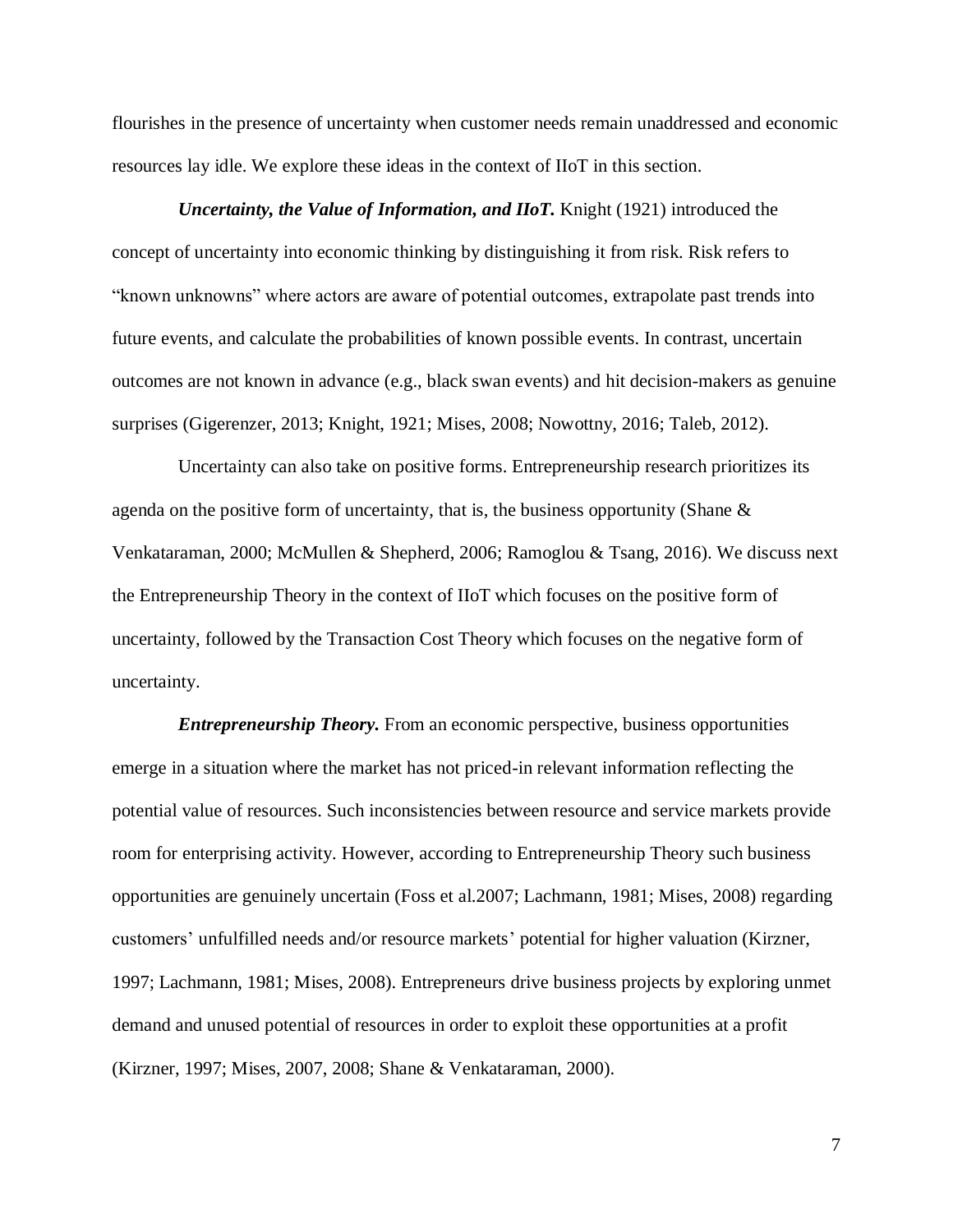Business opportunities are genuine expectations by entrepreneurs who perceive higher valued uses for resources. However, business opportunities are conjectures by entrepreneurs, and they remain uncertain until a business project is completed and resulted in profit or loss.

Entrepreneurship Theory stresses the role of asset-ownership for exploring and exploiting business opportunities as owners have residual power over assets and can use assets without the need to negotiate contracts. Thus, ownership empowers entrepreneurs to experiment with resources, identify novel product and service offerings, and define the terms (incl. fees) for resource access. This makes ownership the key instrument for capturing profits from business projects. An important implication of Entrepreneurship Theory for business model design is the synchronization of ownership titles with business opportunities (Alvarez & Barney, 2004; Audretschm, Lehmann, & Plummer; Foss, Foss, & Klein, 2007; Mises, 2007; Santos & Eisenhardt, 2005, 2009)

The IIoT opens-up a new systematic paths to the exploration and exploitation of business opportunities (Amit & Zott, 2001; Geyskens, Gielens & Dekimpe, 2003; Reuber & Fischer, 2011; Schmidt, Rosenberg & Eagle, 2014; Wirtz, 2016, Wirtz et al. 2016) that are based largely on information technology (Hayek, 1945, 1973; Kirzner, 1997; Casson, 1982; Ramoglou &Tsang, 2016). These new IIoT-enabled business opportunities include (1) asset-driven opportunities, (2) service innovations that aid manufacturing, and (3) service-driven opportunities targeted at end-users. These business models require the ownership of different value-drivers (i.e., assets, data, and end-user relationships) to capture more of the value created. We will discuss all three types of IIoT-related business opportunities in greater detail later in this article.

Furthermore, a growing body of entrepreneurship research is pointing to the role of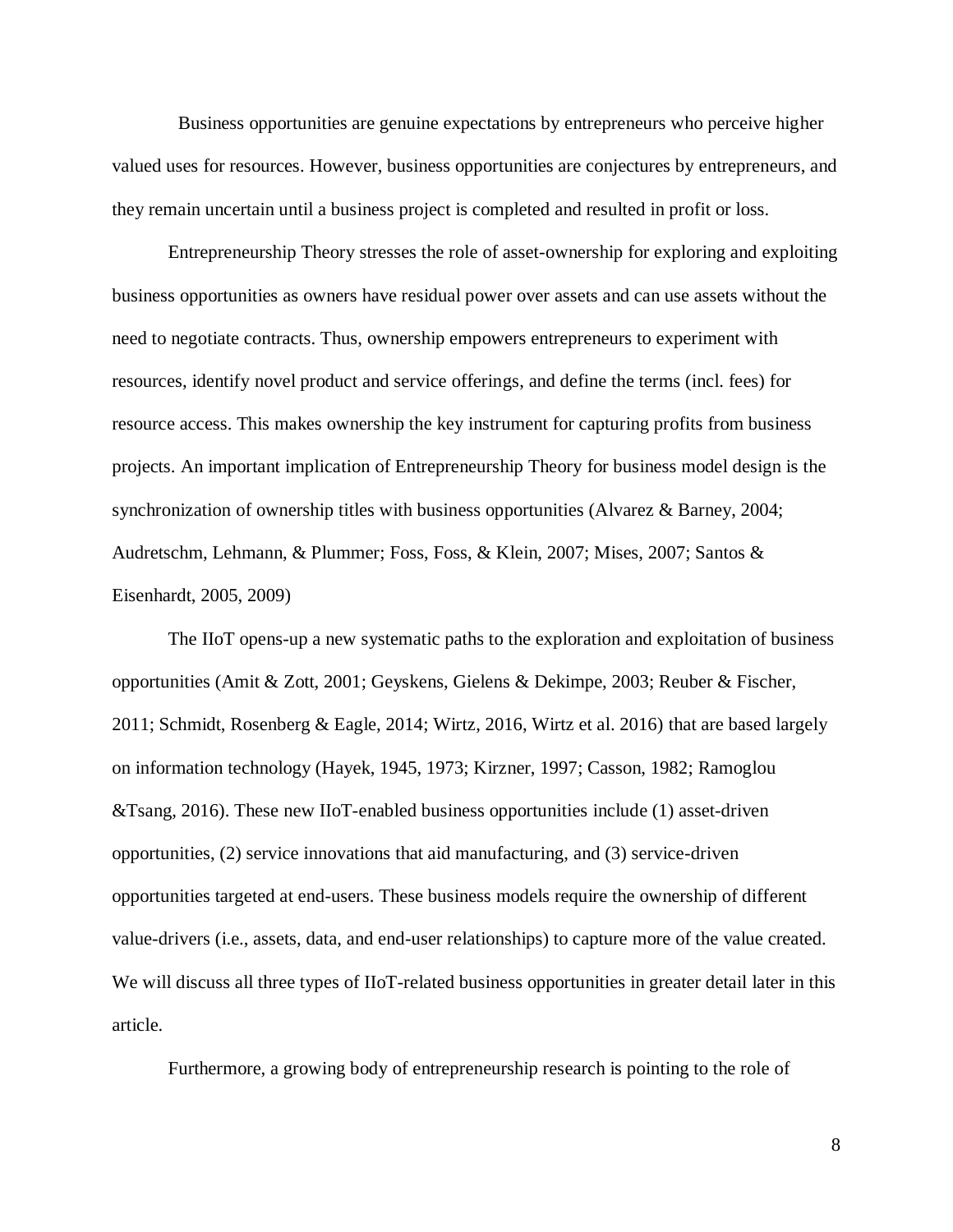infrastructures in the formation of business opportunities (Audretsch, Heger, & Veith, 2015; Baumol, 2010; Cumming & Johan, 2010; González-Sánchez, 2013; Ramoglou & Tsang, 2016). In the case of IIoT, information infrastructure paves the way towards business opportunities. Here, exploiting opportunities related to IIoT calls for companies a refocus from equipmentownership towards system ownership that allows for control and use of IIoT information.

*Transaction Cost Economics.* Transaction Cost Economics targets the negative aspects of uncertainty that show in the form of transaction costs (Barzel, 1987, 1997; Coase, 1960; Ehret & Wirtz, 2010; Grossman & Hart, 1986). In the absence of uncertainty, market partners would be able to specify their service needs, valuate them rationally and arrive at efficient contracts that accurately reflect their service needs (Coase, 1960; Ehret & Wirtz, 2010, 2015; Grossman & Hart, 1986). Uncertainty is a dormant power. Well-understood routine forms of uncertainty include hold-up or shirking by business partners, for example single suppliers of highly specialized machines exploiting power positions against automotive manufacturers (Williamson, 2005), but it also entails highly unlikely black swan-type events with the potential to create dramatic damage, such as spontaneous social disruptions, terrorist attacks, natural disasters, and nuclear catastrophes.

Uncertainty renders writing contracts costly, if not impossible, as contracting parties may not be able to specify and value their deliverables and needs in advance. As asset owners act as residual claimants, they bear the consequences of all uncertainties not specified in a contract (Barzel, 1987, 1997; Ghosh & John, 1999; Grossman & Hart, 1986; Ng, Ding, & Yip, 2013).

For all types of uncertainty, the IIoT offers the potential to better handle uncertainty downsides by offering new paths to information and enhanced transparency. With uncertainty kept in check, negotiating parties can then focus on those elements of the contract they feel on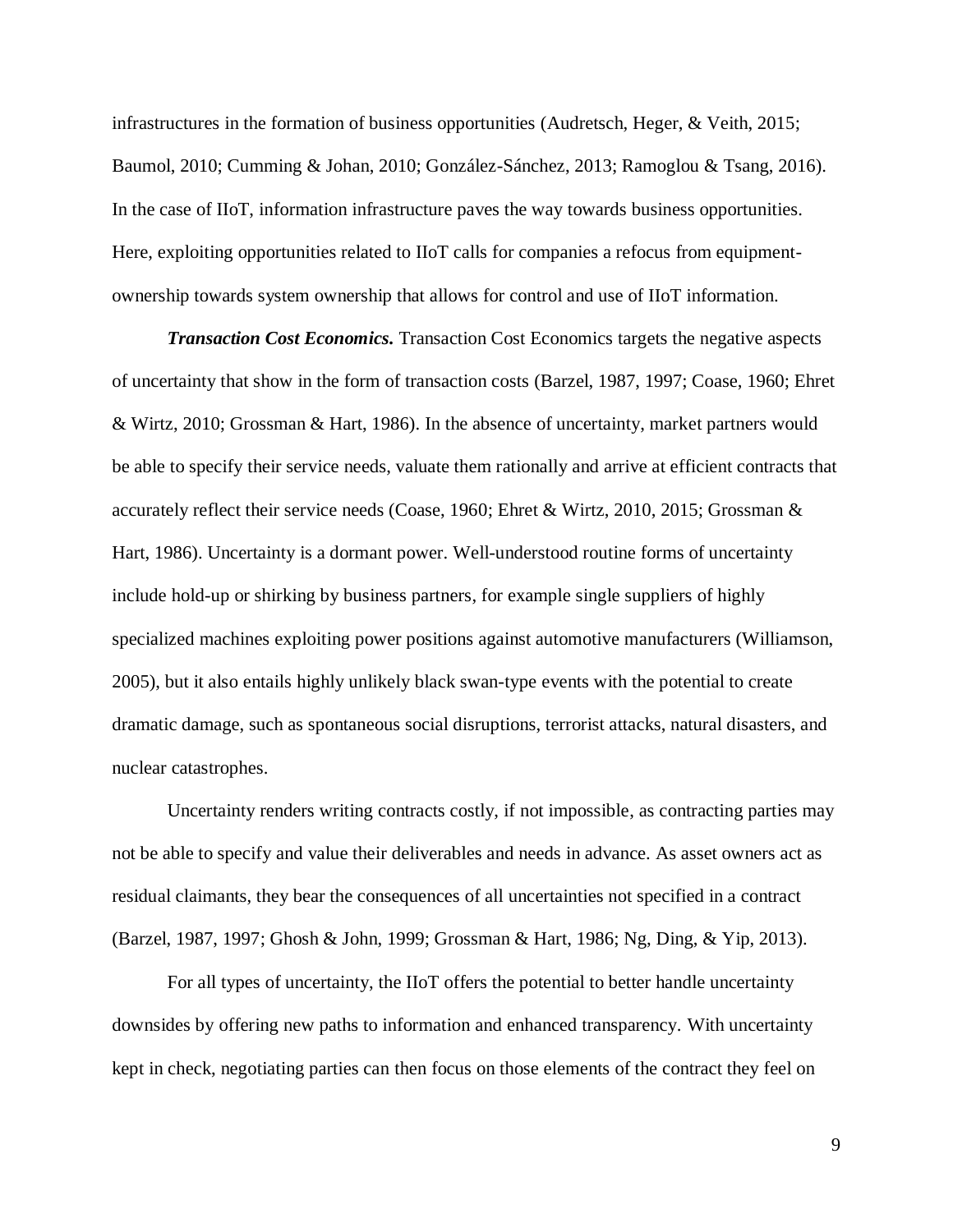save ground, and costs of evaluating offers, negotiating and writing the terms of a contract, and controlling compliance in contract fulfillment are reduced.

The IIoT shifts the transaction cost structure in favor of nonownership contracts for asset providers and users from two ends. First, it provides asset operators with improved capabilities to handle downsides due to reduced governance costs of asset operation. The IIoT enables greater transparency and control of the process (e.g., through predictive maintenance, remote repair, and efficient operations control), and thereby enables asset owners to better manage downsides. Second, IIoT can reduce the measurement costs of manufacturing processes, output, and quality. Both factors, lower governance and measurement costs for equipment output, offer opportunities for downstream companies to move away from asset ownership and source manufacturing output by the means of service contracts.

Performance contracts enabled by IIoT have become commonplace (Evans, Annunciata, 2012; Geisberger, Broy, 2015) with a growing number of industrial equipment vendors entering industrial service businesses (Eggert, Hogreve, Ulaga & Muenkhoff, 2014), and their industrial customers demanding service level agreements from asset their operators (Geisberger, Broy, 2015).

In sum, Entrepreneurship Theory highlights the need to synchronize ownership with perceived upside opportunities and encourages machine owners to offer assets, processes, capabilities and output as a service. Transaction Cost Theory explains the opportunities IIoT offers to better manage uncertainty downsides and encourages users of machines to give up ownership and just purchase the output. Both theories together explain the power of IIoT to encourage nonownership markets. In the following section we discuss the contribution of nonownership for the design of IIoT business models.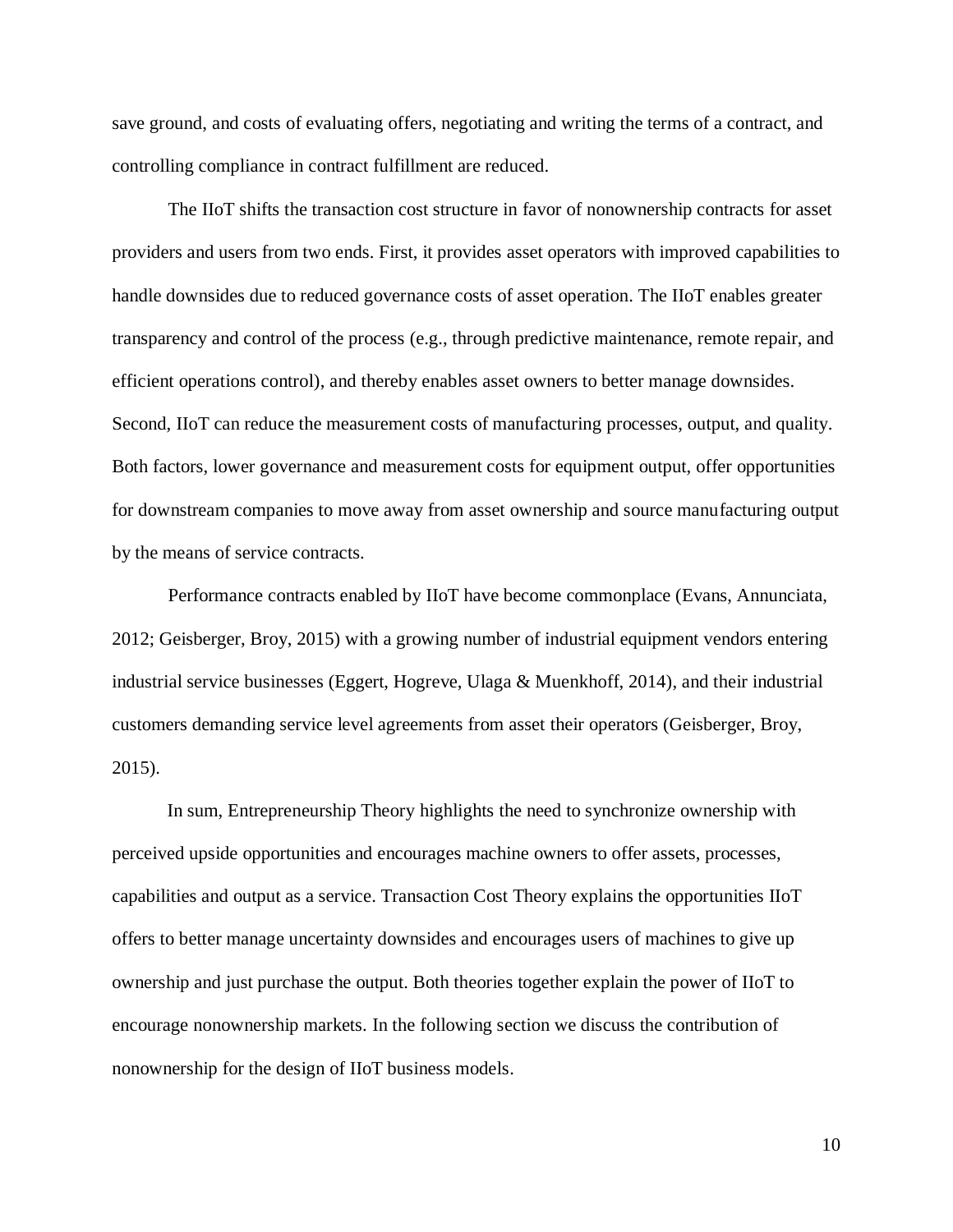#### **From Promise to Business - Foundations for the Design of IIoT Business Models**

IIoT is not unique in its uncertain prospects for fulfilling its potential. Research in technology management shows plenty of examples where technologies struggled to translate their promises into business performance. For instance, Xerox initially struggled to turn its photocopy technology into a business until it finally succeeded with a razor and blade business model, leasing the machines at a low fixed rate and charging its clients per copy. Later, Xerox struggled to capture value from its Palo Alto Research Center innovations for personal computing just to watch companies like Apple and Microsoft build global businesses on its technologies (Chesbrough & Rosenbloom, 2002; Teece, 2010). The regular struggle of companies to unlock value from technology has stimulated research in business models (Teece, 2010; Chesbrough 2006, 2011; Wirtz, Pistoia, Ullrich & Göttel, 2016).

*Business Models – Unlocking Value from Technology.* In the context of technology, business model researchers are concerned with how technological potential can be translated into economic value. Because technology shows disruptive potential for redefining, undermining if not destructing established industries, corporate strategy concepts building on existing industry structures, like Porter's five industry-forces framework, risk to run on empty (Christensen & Bower, 1996; Ehret, 2004; Zott & Amit, 2008).

IIoT provides a point in case as it resides on the integration of IT and communication technology into the manufacturing process. Business model researchers follow an open approach for unveiling innovative ways for companies to establish valuable and profitable connections between resource and service markets. While competitive strategy approaches build on product definitions and industry structures for identifying cost or differentiation advantages, business models start with the identification of opportunities in upstream resource or downstream service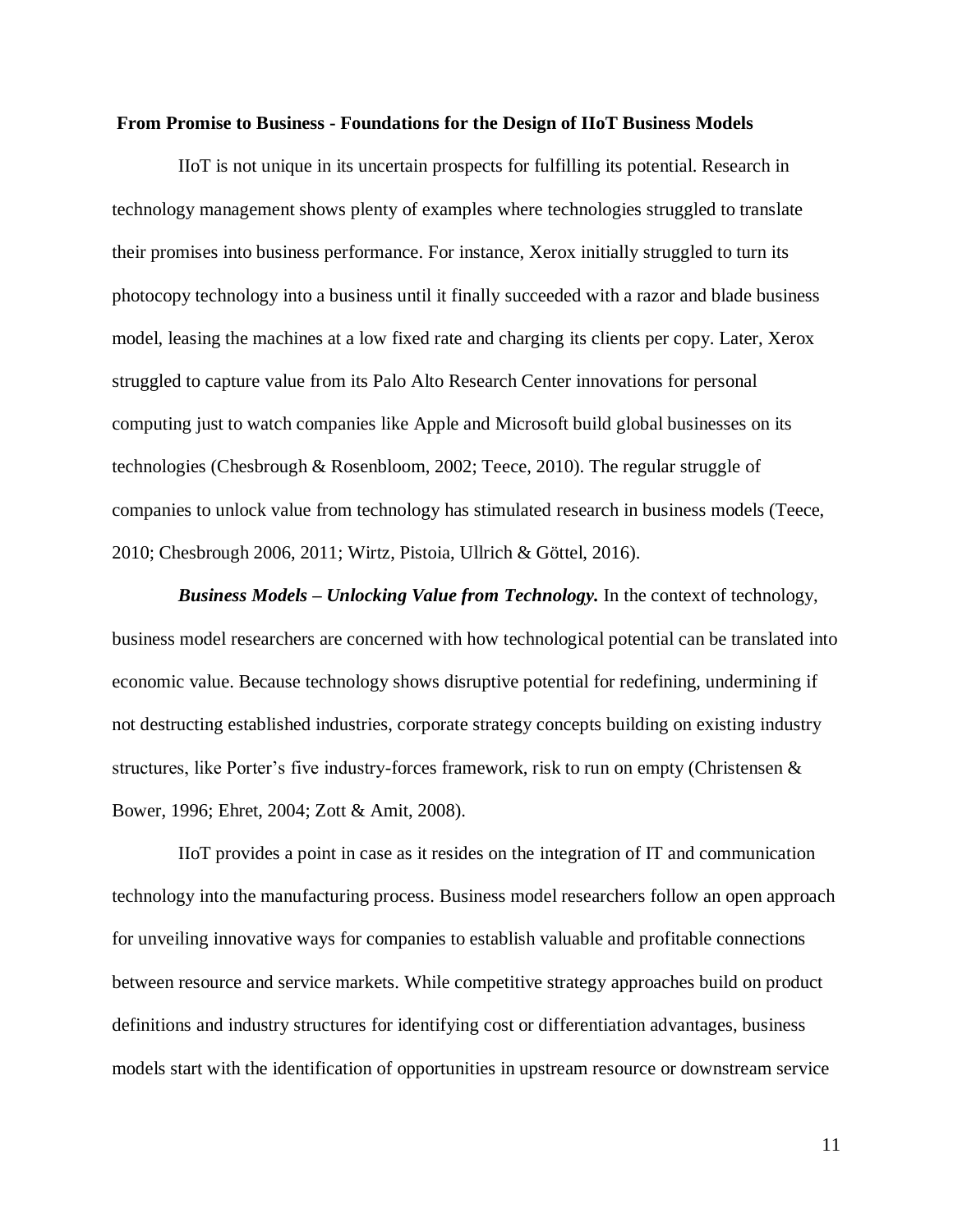markets. The key aim is to identify a promising position for the firm before making decisions on what unique value proposition to offer, which resources to own for capturing the value, and what kind of partners and complementors are needed for delivering the value.

Thus, business modelling makes use of the increased flexibility for organizational design that is enabled by markets that offer almost any asset, activity, capability, and process as a service (Ehret, & Wirtz, 2010, 2015; Zott & Amit, 2008). This is further supported by technologies that enable value creation across networks, and dynamic capital markets that provide venture capital. The starting point of a business model is to identify market opportunities before fixing organizational structures as existing organizations may seem powerful in the exploitation of proven opportunities but show strong rigidities in exploring latent ones (Chesbrough 2006; Wirtz, Pistoia, Ullrich & Göttel, 2016; Zott & Amit, 2008).

*Components of Effective Business Model Design.* While there are many taxonomies for business model design (Osterwalder & Pigneur, 2005; Wirtz, Pistoia, Ullrich & Göttel, 2016), the majority overlaps in four components that are particular relevant for the IIoT context (cf. Coombes, Nicholson, 2013; Ehret, Kashyap, & Wirtz, 2013). The four components are:

- 1. The *value proposition* follows the maxim to identify opportunities for value creation before fixing actual product or service specifications. The starting point is to identify propositions that enhance the value-in-use in the context of users (Ballantyne & Vaarey, 2006; MacDonald, Kleinaltenkamp, & Wilson, 2016). In the case of IIoT, potential value propositions for manufacturers who currently buy or lease their machines could be linked to the benefits of transparency, real-time data, and remote access and control.
- 2. The *value capturing mechanism* aims to translate value-in-use into financial value for the service provider. One key motivation of IIoT is to broaden potential revenue streams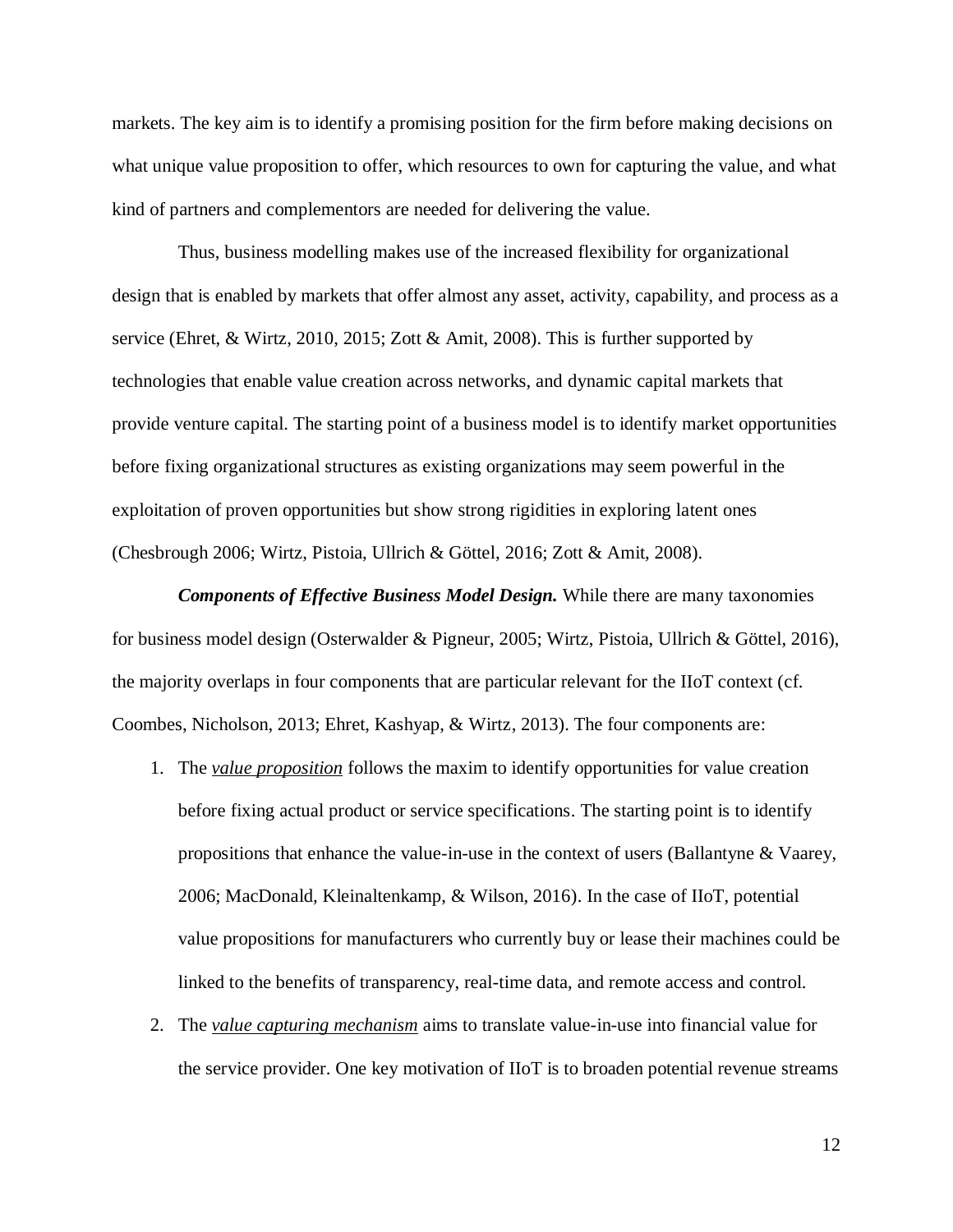beyond the sales of manufacturing equipment. In particular, business models consider contracts that include leasing, renting, maintenance and repair, predictive modelling, process optimization, licensing, and multi-sided markets where one market stimulates the cash-flow of another side of the market. For example manufacturers of industrial equipment are moving towards selling performance of the machine instead of selling the machine itself (Smith, 2013).

- 3. The *value network* reflects the increasing connectedness and fluidity of business organization (Frankenberger, Weiblen, & Gassmann, 2013). Value network design builds on the maxim that a firm is rarely in the position to exploit an opportunity on its own, thus requiring an ecosystem of suppliers, complementors and stakeholders to effectively serve its customers. Networking is key to the configuration of IIoT, as it resides on the cocreation of a wide range of players.
- 4. *Value communication* addresses that fact that cocreation of value resides on perceptions and interactions between actors in the value network. Because IIoT typically requires the cocreation several players, complexity and uncertainty are high and drive an intensive need for visibility and communication. Thus, communication, social capital and trust play a critical role in business model design.

In the following section we discuss the role of information for value propositions and its implications for the design of business models.

#### **Nonownership and the Design of IIoT Business Models**

*The Contribution of Nonownership for Unlocking the Value of IIoT.* Nonownership business models aim to empower client companies to share uncertainties to navigate towards their most promising business opportunities. Nonownership business models aim to establish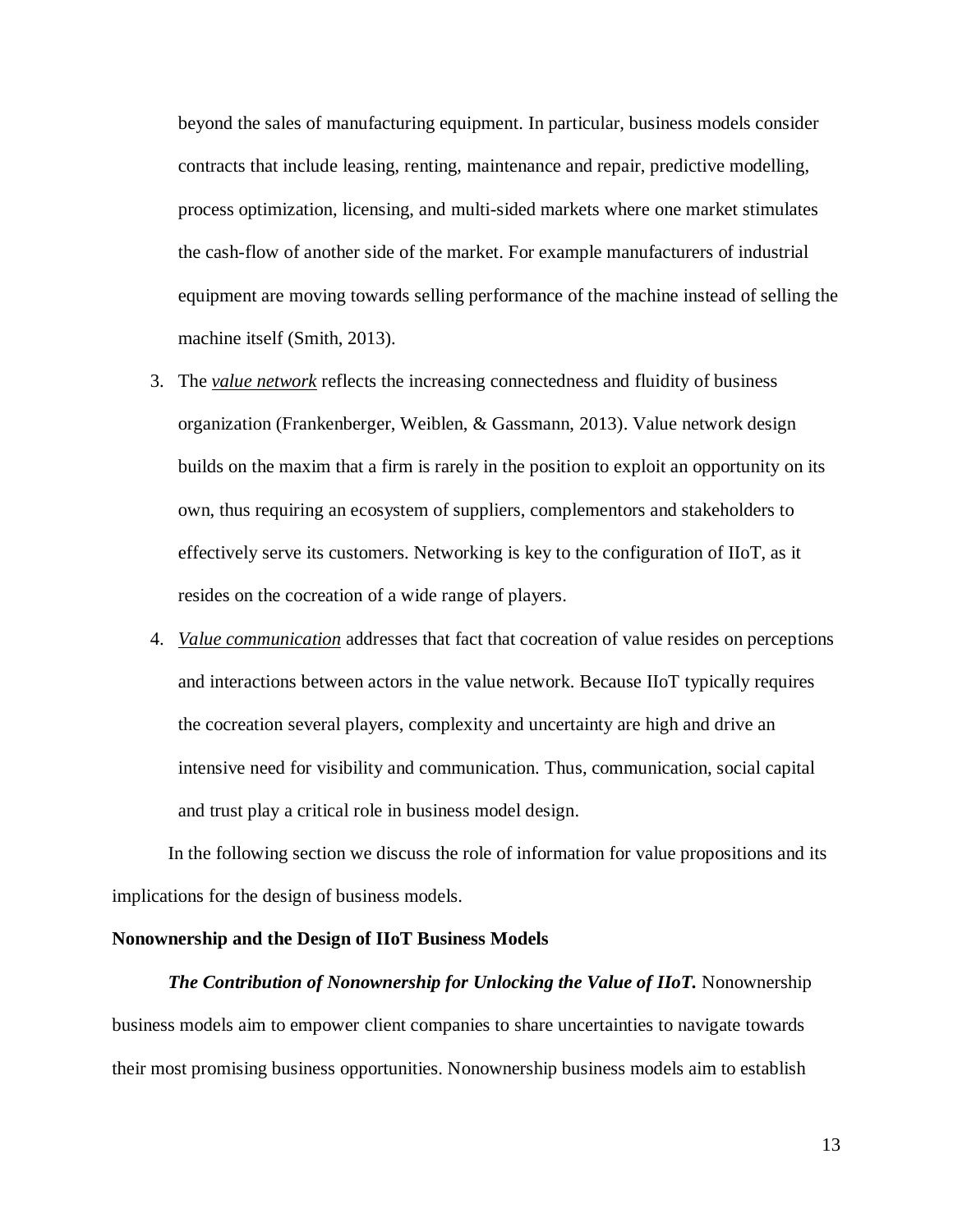selective approaches towards uncertainty sharing and thereby direct the firms' resources towards opportunities and delimiting uncertainty downsides (see Figure 2). In the context of manufacturing, nonownership implies the division of entrepreneurial domains of manufacturing assets, manufacturing services, and innovation on new asset-service combinations.

Nonownership contracts provide the foundation for business models by furnishing specialized entrepreneurial roles. By the means of nonownership contracts, clients can reap the benefit of manufacturing performance as an input for their own value creation. That is, nonownership shields clients against downsides from owning and operating manufacturing assets. Clients benefit if they hold their own value propositions for downstream service markets, and use manufacturing performance as one component which is needed for functionality but is no essential source of differentiation (Figure 2).

Insert Figure 2 about here

\_\_\_\_\_\_\_\_\_\_\_\_\_\_\_\_\_\_\_\_\_\_\_\_\_\_\_\_\_\_

\_\_\_\_\_\_\_\_\_\_\_\_\_\_\_\_\_\_\_\_\_\_\_\_\_\_\_\_\_\_

Nonownership contracts work as an insurance or hedging instrument against uncertainty downsides of manufacturing performance; they delegate uncertainty downsides to the legal domain of the owner of manufacturing assets. This opens-up a derived opportunity. By taking-on downsides of manufacturing, companies willing to own assets get access to profit opportunities. Companies willing to bear the uncertainty downsides of manufacturing can actually gain profits by keeping uncertainty and its costs in check, and turn the uncertain residual income stream positive. Here, IIoT strengthens the technical capabilities of manufacturing equipment owners to manage uncertainties of manufacturing. Specifically, by providing real-time information on the manufacturing process and prospective information on equipment reliability, owners of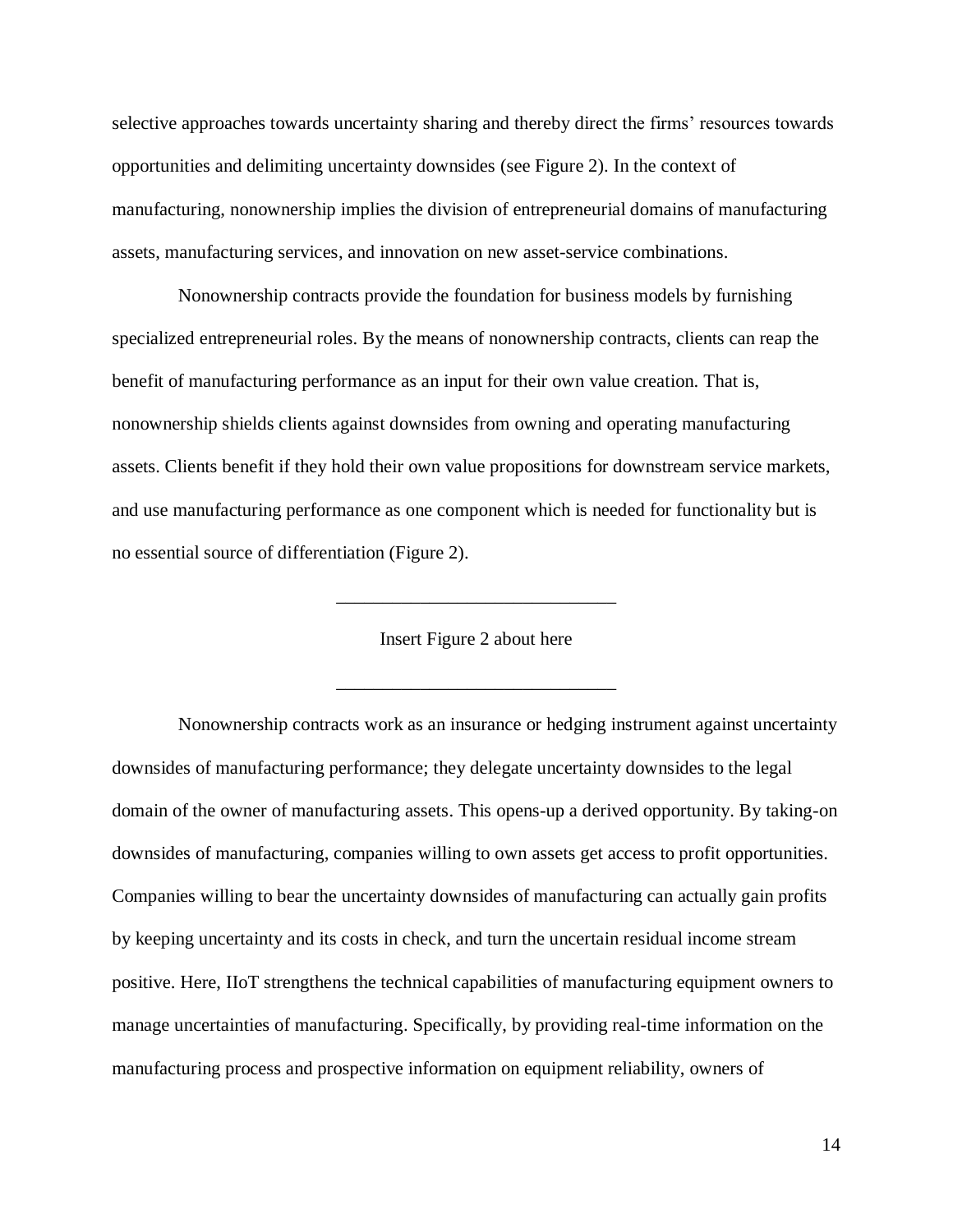manufacturing get control of uncertainties and related costs. That is, nonownership business models offer the opportunity to unlock substantial value by transforming uncertainty downsides of the client into business opportunities for the provider.

IIoT facilitates the use of market and customer information for the design and control of manufacturing activities and opens up new sources of innovation through the interaction between manufacturing assets and service markets. We will discuss key types of IIoT business models in the following sections.

*Business Models for Asset-Driven Opportunities of IIoT.* As a technology IIoT marks a breakthrough in terms of capabilities of manufacturing operators to monitor processes, measure output and drive efficiency gains. IIoT leads to a substantial shift in transaction costs. Specifically, manufacturers of finished goods, components, or energy that cater to business or consumer markets further downstream have less pressure from transaction costs for not owning their own equipment and buying the output as a service. Supported with IIoT-driven intelligence regarding quality of outputs they can delegate the operation of assets to companies specializing on asset ownership and operation. Challenged by competition and rising customer requirements, firms need every opportunity to focus management capacity and investments on differentiation by the design of outstanding products and achieving ever higher levels of efficiency.

Nonownership business models open the door for reaping such benefits, by allocating the downsides of asset operations to the equipment operator. What used to be a burden for the client of manufacturing services offers a unique opportunity for companies capable to grant service levels and increase efficiency of operations. Thus, for downstream manufacturers, the key value proposition is to shift uncertainty of manufacturing assets to service providers. Service providers get a derived opportunity.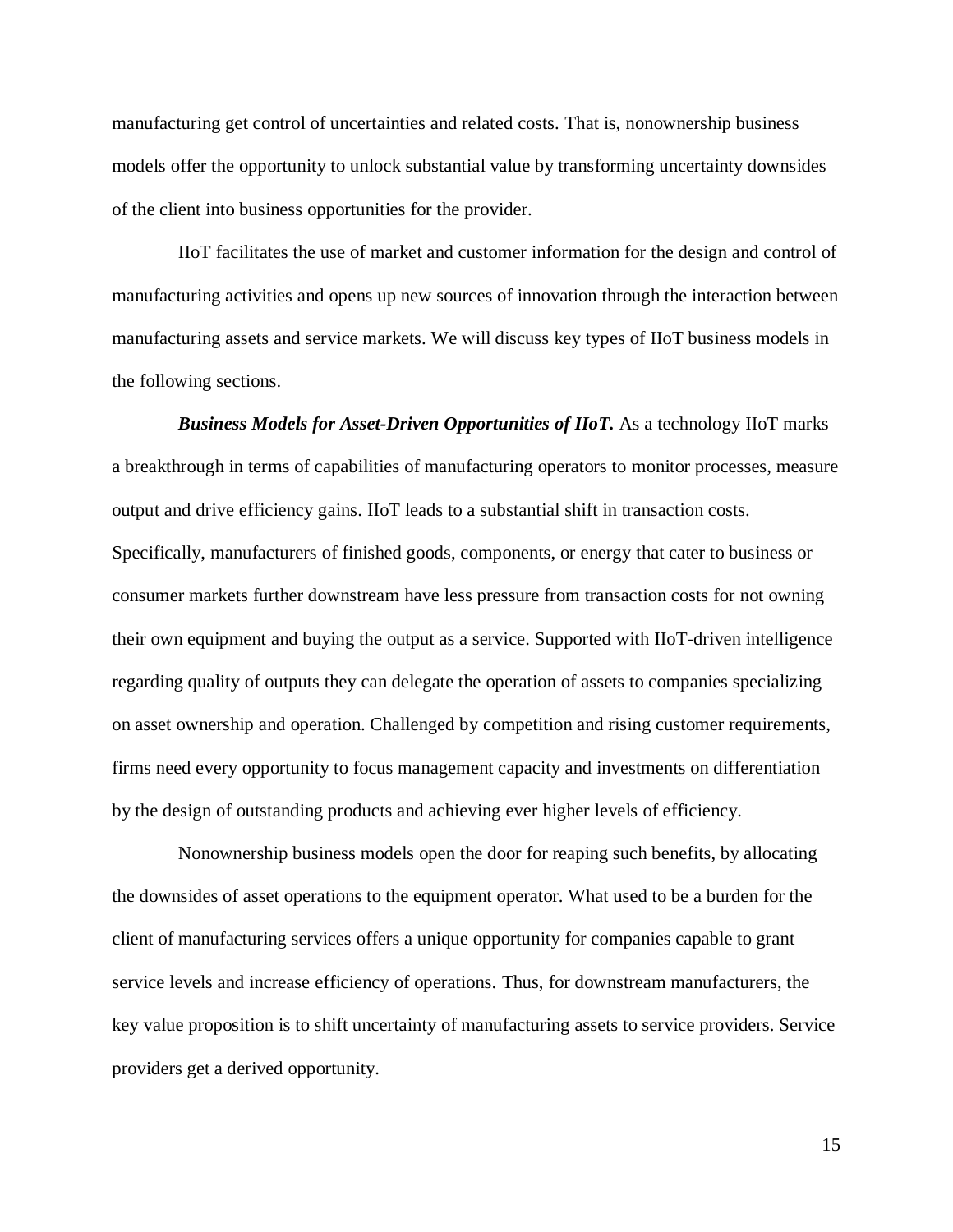Here, IIoT opens a new door for machine and equipment manufacturers, that is, IIoT offers a substantial shift in transaction costs of monitoring equipment. Because IIoT empowers equipment providers to monitor processes in real-time and remotely control operations, they gain capabilities to meet service levels and reduce costs. As owners they earn the uncertain residual income. Thus, every progress in efficiency, and at least in the short term, service performance directly drives up their profits. The commercial aviation industry provides a signature example. Airlines are increasingly refraining from owning their engines. They delegate ownership to airplane manufacturers who offer "power-by-the-hour"-type contracts (Wirtz & Lovelock, 2016, p. 10). Connected IT systems provided the key to this move (Smith, 2013). With sensors connected to engines beaming real-time information to control centers, service providers gained better traction in projecting and handling disruptions, and not least control the costs of service operation that ultimately drives the profit of nonownership providers.

Electronic components and energy-utilities have also been early adopters of such assetbased services (Sousu & Voss, 2007; Smith, 2004; Evans & Annunciata, 2012). In complex manufacturing systems, even subsystems are outsourced to specialized service-providers, for example water management in the paper production process (Toland, 2005).

IIoT opens potential for even further specialization. Internet-connections enable advanced maintenance and repair services. With the appropriate designed equipment, anticipative, automated and tele-repair approaches become possible. Intelligence-driven systems empower anticipative maintenance and therefore avoid disruption of operations (Geisberger & Broy, 2015).

All the benefits of nonownership show a substantial limitation: Contract efficiency resides on the capabilities of contracting parties to anticipate future events. Thus, there is some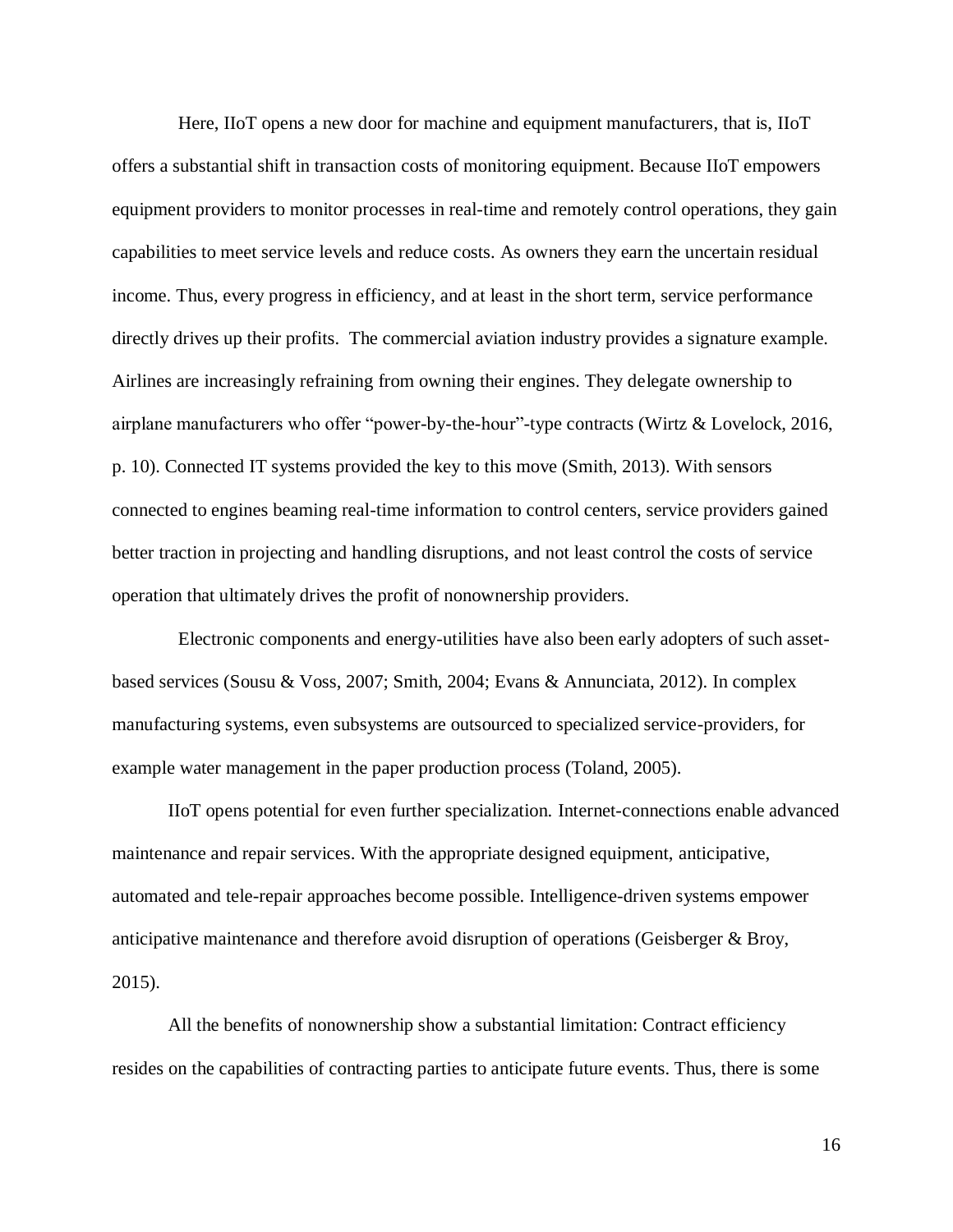paradox in writing contracts for sharing uncertainties, because the key characteristic of uncertainty is that it is unpredictable. Some uncertainties, like extreme events so-called "black swans" defy contractual solution. But many other uncertainties can be resolved through relationships that favor the formation of social capital and mutual trust that help companies to find solutions beyond the straightjacket of written contracts. (Morgan & Hunt, 1985; NDubisi, Ehret, & Wirtz, 2016).

To summarize: The IIoT opens up a new path towards asset-driven opportunities. Nonownership business models provide the *value proposition* to transform uncertainty downsides of asset operation into opportunities for manufacturing service providers. IIoT makes for a fundamental shift of transaction cost structures, empowering clients to measure outputs and providers to monitor operations. With IIoT nonownership business models offer a brilliant *value capturing mechanism* by shifting negative uncertainty of downstream-focused manufacturers into profit opportunities for service providers. Thus, nonownership contracts form the foundation of a smart IIoT connected *value network,* offering opportunities from specialization on mastering negative uncertainties of asset operation. By providing incentives for specialization on different aspects of uncertainty, networks can make manufacturing more robust. However, pure contractual arrangements have principal limitations for addressing uncertainty. Effective nonownership business models reside on interpersonal relationships and communication that support the formation of trust that helps companies to find solutions beyond the straightjacket of written contracts.

*Business Models for Service Innovation that Aid Manufacturing.* In the world of offline manufacturing, information remained in silos around the factory floor. When IIoT connects manufacturing to the Internet, manufacturing information can be used in ways that were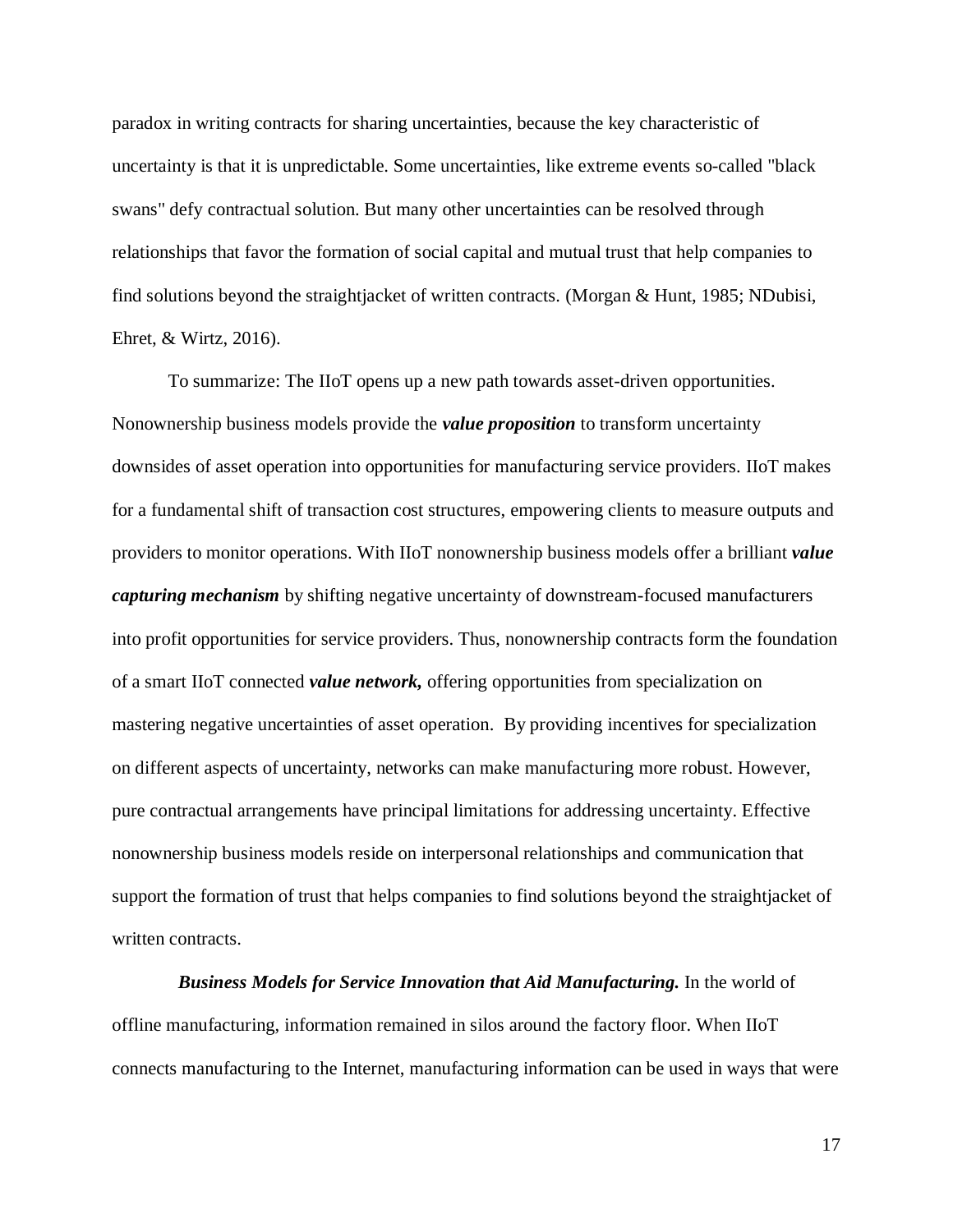unfeasible in stand-alone mass-production. Pioneering IT and industrial goods companies have started to unlock manufacturing information and develop resources and capabilities to gain intelligence and knowledge.

A first step is to use the IIoT to unlock machine information across a network of manufacturing sites in order to gain intelligence and knowledge for improving operations and optimizing repair and maintenance. For, example German machine manufacturer Trumpf established its Axoom platform that is open to users of its own machines, but also to customers who operate those of competing vendors. Trumpf provides information services for analyzing operations, orchestrating manufacturing with supply chains, and sign-posting manufacturing disruptions (Economist, 2015).

But IIoT opens doors beyond the factory floor, enabling companies to exploit worldwide available information for raising the productivity of manufacturing. This creates opportunities for innovative use of information, the creation of industrial clouds, and analyzing techniques for big data (Geisberger, Broy, 2015; Rio, 2015; Evans, Annunciata, 2012), and it allows to explore hitherto unnoticed relationships between resource and service markets by integrating and analyzing industrial data, service market data, and data from the micro- or macroenvironments of manufacturing. For example for energy utilities, GE offers services to use crucial information like weather reports, energy markets and mass-events for optimizing power generation plants connected to the IIoT (Evans, Annunciata, 2012). Not least, IT companies offer capabilities for big data analytics, power computing and cloud-based services. For example, IBM established an IIoT program fed by its "Watson" power computer.

Despite the variety of value propositions, IIoT-driven information services share one common feature: The value of information will increase when it is aggregated and shared.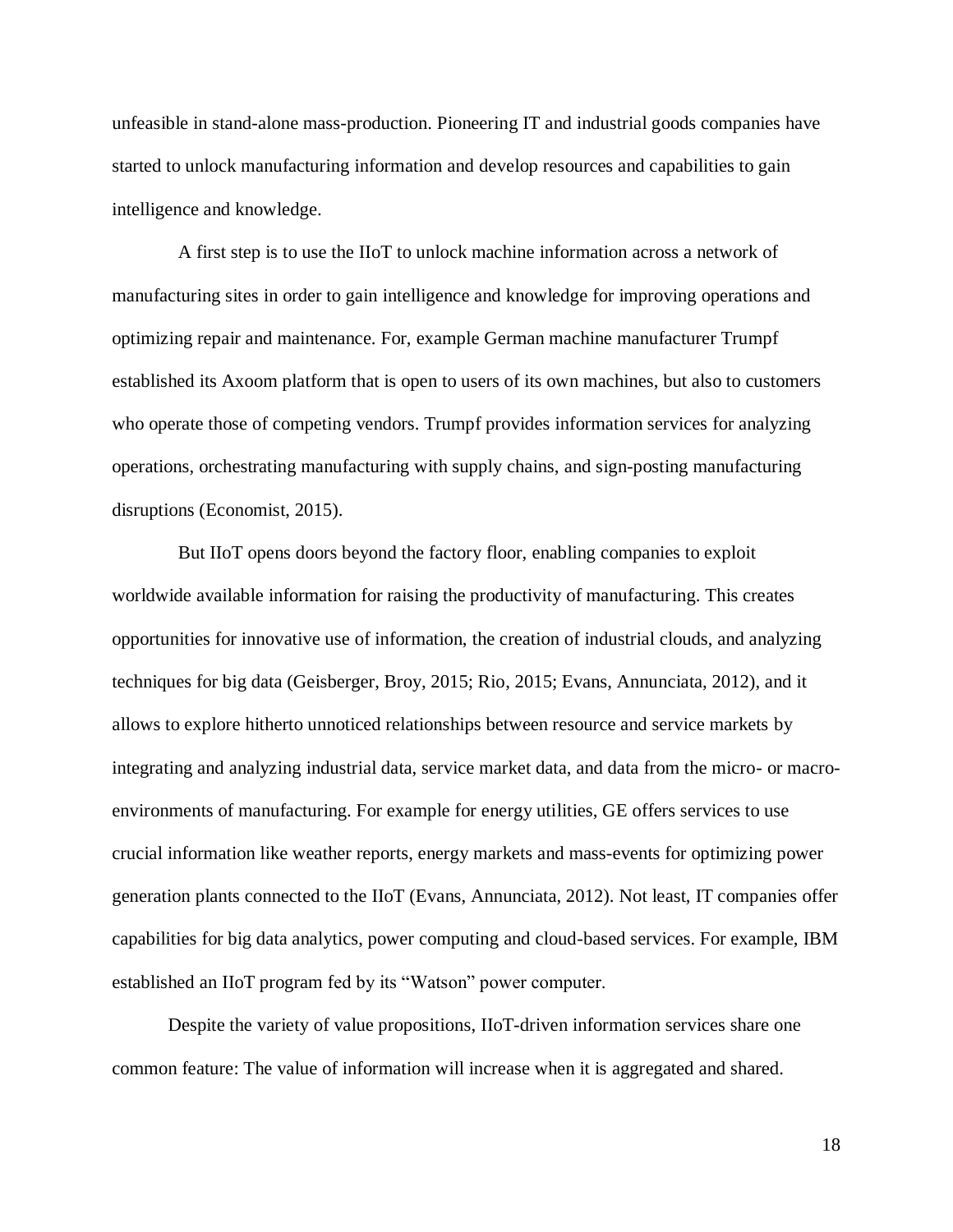Companies aiming to offer IIoT innovation services need platforms for retrieving information, analyzing it and activating it through the IIoT (Chesbrough, 2011; Geisberger & Broy, 2015).

*Business Models for Service-Driven Opportunities Targeted at End-Users.* Linking flexible manufacturing with customers, designers and entrepreneurs provides the potential to stimulate creativity and demand for manufacturing services. Here opportunities emerge for companies who attract and stimulate Internet-driven cocreation (Breidbach & Maglio, 2016; Vargo & Lusch, 2004).

It is often of value here that the IIoT removes the traditional trade-off between costs and customization or personalization of products. While mass-customization is anything but new, IIoT offers an instant online connection opening virtually anybody connected to the Internet to manufacturing capacity. The IIoT can unleash an unprecedented wave of creativity at the frontend of the manufacturing chain, opening the gates for designers, and even end-users for turning their ideas into real-world products.

Unlocking this potential at the frontend of manufacturing require business models focused on downstream service markets, connecting customers, designers, sales channels, supply chains and manufacturers to the IIoT. Etsy provides a point in case. IIoT offered a turning point for the company that started as a web-shop for hand-crafted fashion items and accessories offered by self-employed and amateur designers. While the handmade philosophy stimulates attraction of buyers interested in unique and distinctive styles, it also worked as a bottleneck because the sales potential of successful designers is limited by their personal labor capacity. Because Etsy follows a two-sided business model, attracting buyers and capturing the value through sales commissions, capacity limitations of sellers limited its prospects too. IIoT was the key in removing the business prospects of Etsy and its designer network. Now, Etsy offers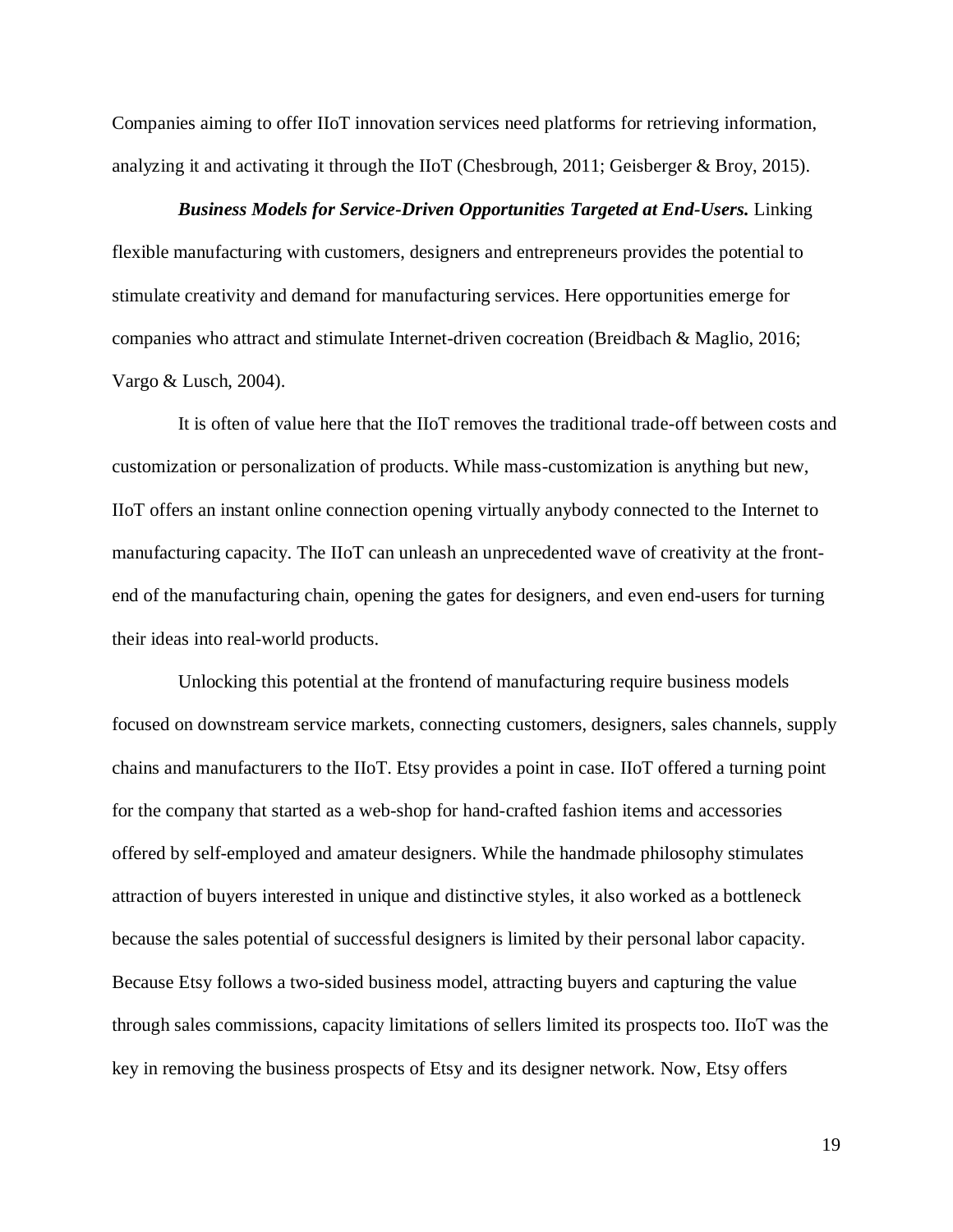successful sellers the connection to certified flexible manufacturers that produce single items or small batches based on digital designs, transmitted via the Internet and used for programming manufacturing operations.

Etsy is just one example of a growing range of firms that establish the digital front-end of the emerging IIoT-connected manufacturing line; others include Quickparts, Alibaba, or Madein-China (Geisberger & Broy, 2015; Wu, Rosen, Wang, & Schaefer, 2015). While such companies do not manufacture themselves, they provide the interface between designers, customers and manufacturers. The key value proposition is community building and stimulating demand by attracting designers, consumers and virtually anybody for cocreation on platforms connected by the Internet. Design software allows co-development of innovative designs. The value capturing frequently resides on multi-sided business models that engage designers and consumers for interaction on web-interfaces, while capitalizing the value through complementing services, like sales support, or design software.

IIoT allows for even further transformation by taking manufacturing out of the factory floor. With affordable digital manufacturing tools, like 3D printers connected to the Internet, even households will increasingly be able to design and produce their own physical items as well as share and use design from the Internet. Communities of self-producers emerge, meeting at Maker-fairs and coworking at Maker-spaces predominantly in urban areas. Here, IIoT provides the backbone of a decentralized manufacturing network, sharing digital designs, connecting designers, customers and decentralized manufacturers worldwide (Anderson, 2012, Rifkin, 2014).

## **Research Opportunities in IIoT Business Models**

Linking economic theory, uncertainty, nonownership, and business models, we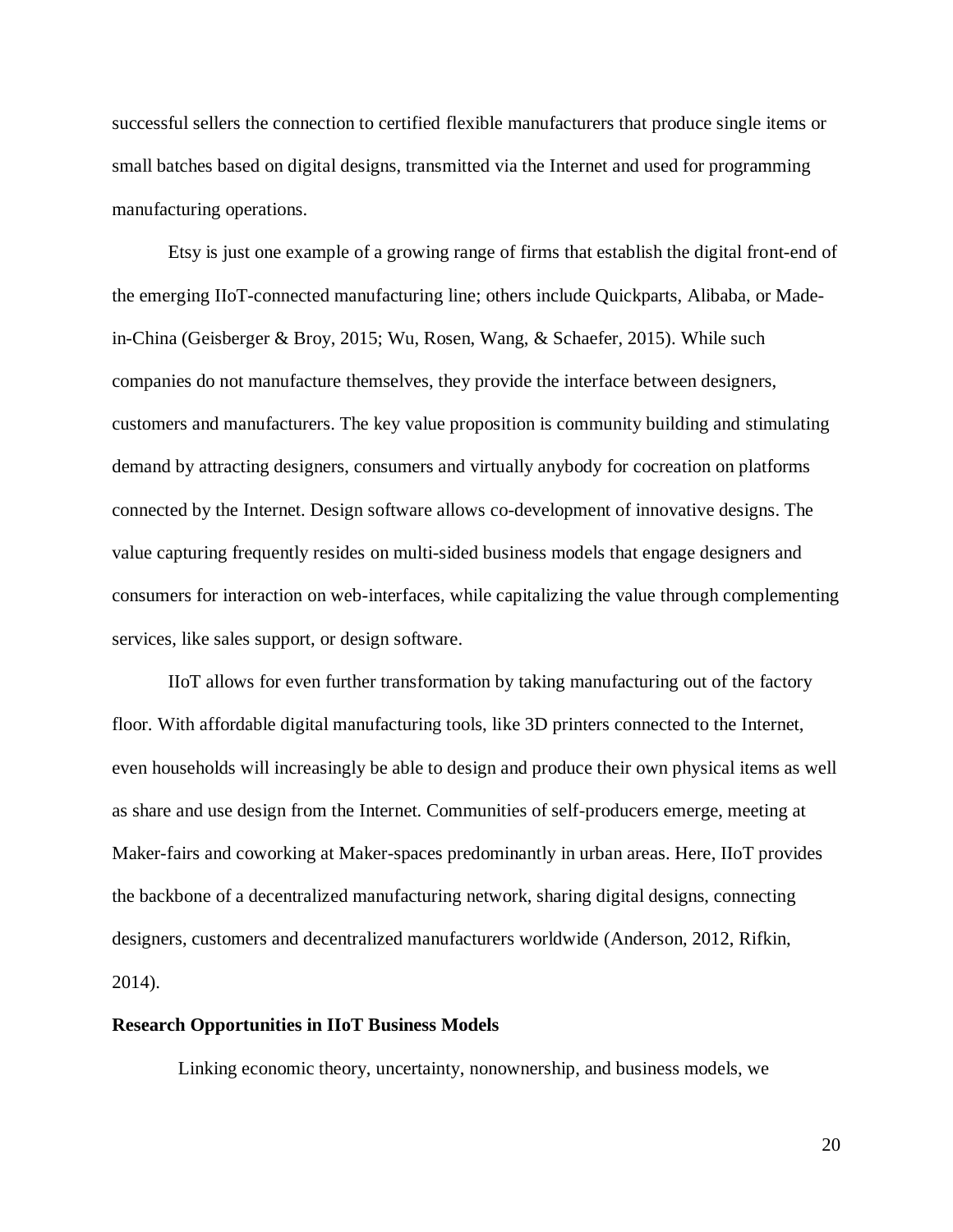highlight next a number of areas we find particularly promising for further research.

*Ownership Architecture Configurations and Service Performance.* A growing stream in service research proposes nonownership as a key value proposition of service businesses for removing the burden of ownership from their clients (Ehret & Wirtz, 2010, 2015; Lovelock & Gummesson, 2004; Wittkowski, Moeller & Wirtz, 2013; Wirtz & Ehret 2009). Some authors go even as far as to declare the death of ownership and the eclipse of capitalism (Rifkin, 2014). However, the rise of the sharing economy does not provide strong evidence for such speculations because the value propositions of nonownership services, including renting and providing access, are direct results of a provider taking-on ownership and assuming the risks for the related downsides. The assets in use will always have to be owned by one of the parties in any value network.

Research has yet to notice the implications of nonownership for the strategic management of service providers. For offering nonownership value propositions, capabilities for managing uncertainty of service assets provide the key to sustainable competitive advantage. Property Rights Theory was developed in the context of stand-alone assets (Barzel, 1994; Furubotn & Pejovich, 1972; Grossman & Hart, 1986). However, in IT-driven service systems, such as IIoT, the role of ownership becomes highly complex (Maglio & Spohrer, 2008; Rust & Huang, 2012) and the ownership of stand-alone assets will not suffice. For example in IIoT, service systems relate to specific configurations of manufacturing assets, software, hardware, intellectual property, brands, and many more. Service providers will need to design ownership architectures that organize and orchestrate all these assets.

Configurations of ownership architectures are likely to show significant impact on key factors of service performance, including profitability and service quality. Future research should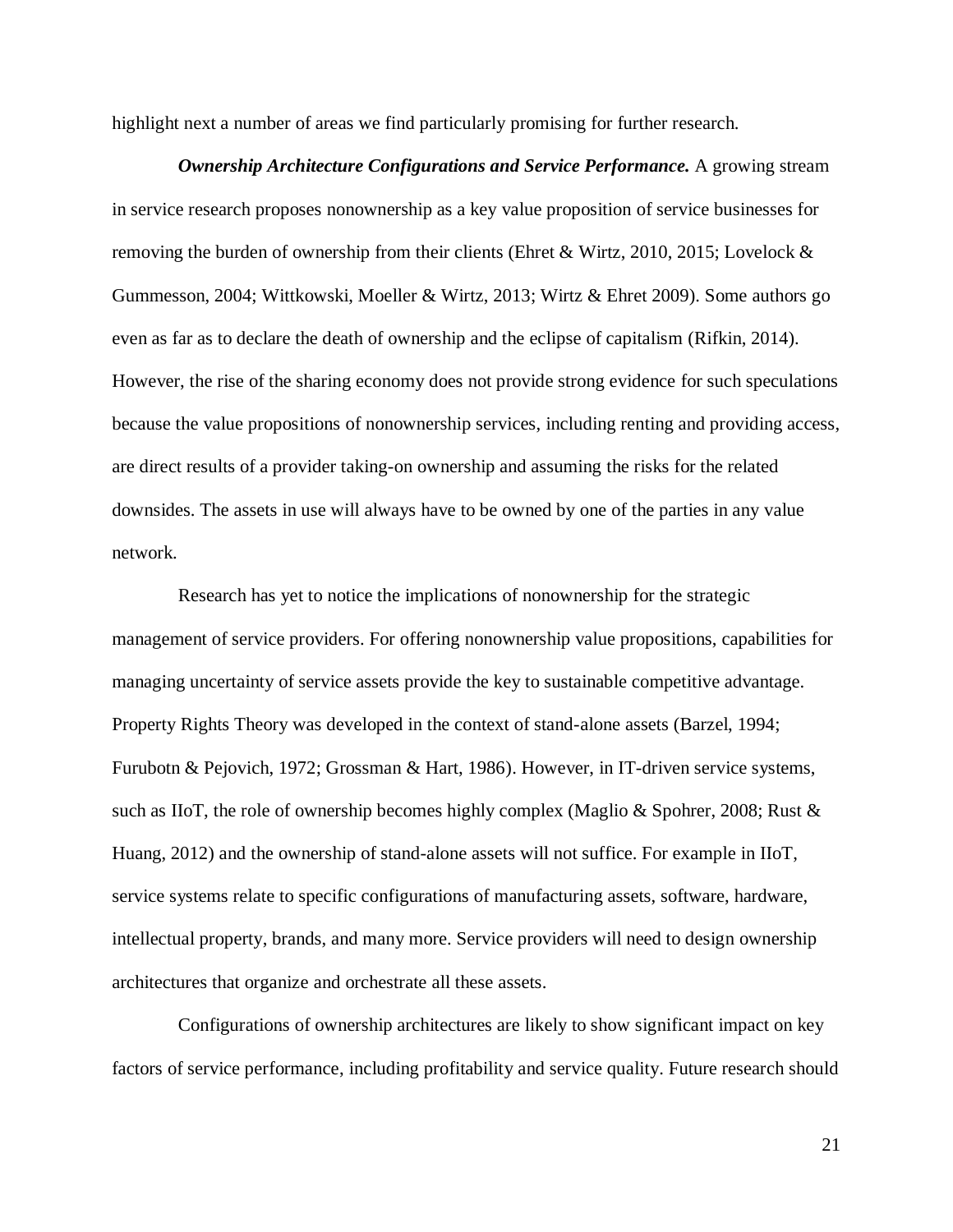provide a fuller picture of the different asset types in order to identify their role in the context of business models and understand productive asset configurations.

*Asymmetric Uncertainty and the Potential for Real-Option Valuation.* Nonownership value propositions build on asymmetric perception of, and the ability to manage and underwrite uncertainties. For example, one company feels operating machines as a burden while another sees this as an opportunity. Service providers embrace uncertainties that their clients loaf and are willing to pay service fees for discarding them. Arguably, asymmetric uncertainty is a key condition and source of nonownership value, if not service value in general.

From a financial perspective, service contracts share some features with financial options. Service clients enjoy the right on benefits of a service without the obligation to bear the downsides which makes real options most valuable when uncertainty is high. Thus service clients enjoy benefits quite comparable to those of option holders who hold the right but not the obligation to sell a stock at a certain price at a certain time. Like option holders only risk the option price, service clients limit their financial risk to the service fee (Adams, 2004; McGrath, Ferrier, & Mendelow, 2004; Miller & Huggins, 2010; Shi, 2016). The main difference distinguishing real options from conventional financial options is that they are not traded securities (i.e., prices will have to be negotiates), that option holders can shape the option's underlying value (e.g., through their specific use of the deliverables), and that real options have to be created which makes it an entrepreneurial process.

Research still faces methodological challenges in real-option valuation, but the field makes progress and we can look forward to a growing stream of data on financial valuation and the environment of services (Taleb, 1997, 2012). While there are some studies on real-options for the valuation of particular services (Su, Akkiraju, Nayak, Goodwin, 2009; Wei & Tang,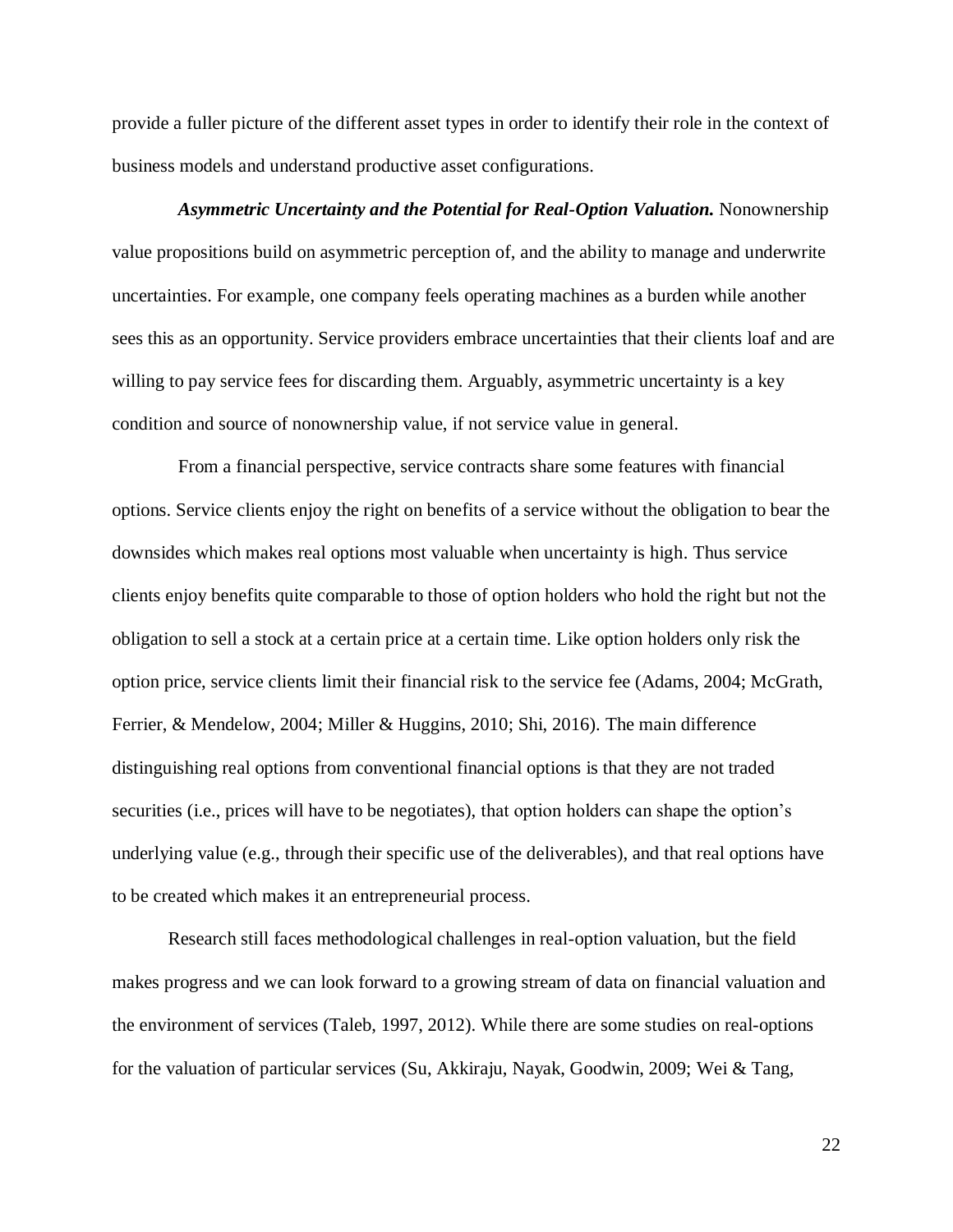2015; Wenbo, 2016), service research has not yet reflected the potential offered by real-options for the systematic valuation of nonownership services. Future research should first conceptualize service processes along the uncertainties perceived by providers and clients as a basis for simulating the role of uncertainty in financial service valuation. Empirical studies of perceived uncertainty and service prices furnish evidence based insights. The IIoT has unlocked a boon of information available for the systematic study of service valuation and pricing.

*Institutions and Infrastructures for IIoT.* In this article we have looked at the relationships of firms engaged in the cocreation of manufacturing services, while taking infrastructures for granted. However, key infrastructures that will affect the scale and performance of IIoT systems are still in an emergent state. Connecting a growing range of things and machines to the Internet is at the heart of current infrastructure innovations, like the fifth generation standard for mobile communication (5G) or the development of a new IPV6-protocol for sufficient identification of the growing number of items connected to the Internet (Geisberger & Broy, 2015).

Crucial as infrastructure is for the IIoT, there is no substantial body of research. Entrepreneurship research has recently established an emerging domain in exploring and explaining the role of infrastructures in stimulating the entrepreneurship process (Audretsch, Heger, & Veith, 2015). One neglected role of the service sector is its role in enabling enterprising activity because available services reduce the need of entrepreneurs to build capacity and capabilities on their own. Conceptual work should clarify this rationale and stimulate empirical research revealing evidence of the role of infrastructures.

*Orchestrating Human Actors and Machines.* A key ingredient of IIoT is machinedriven automation. Work on service systems has shown that automation of service systems can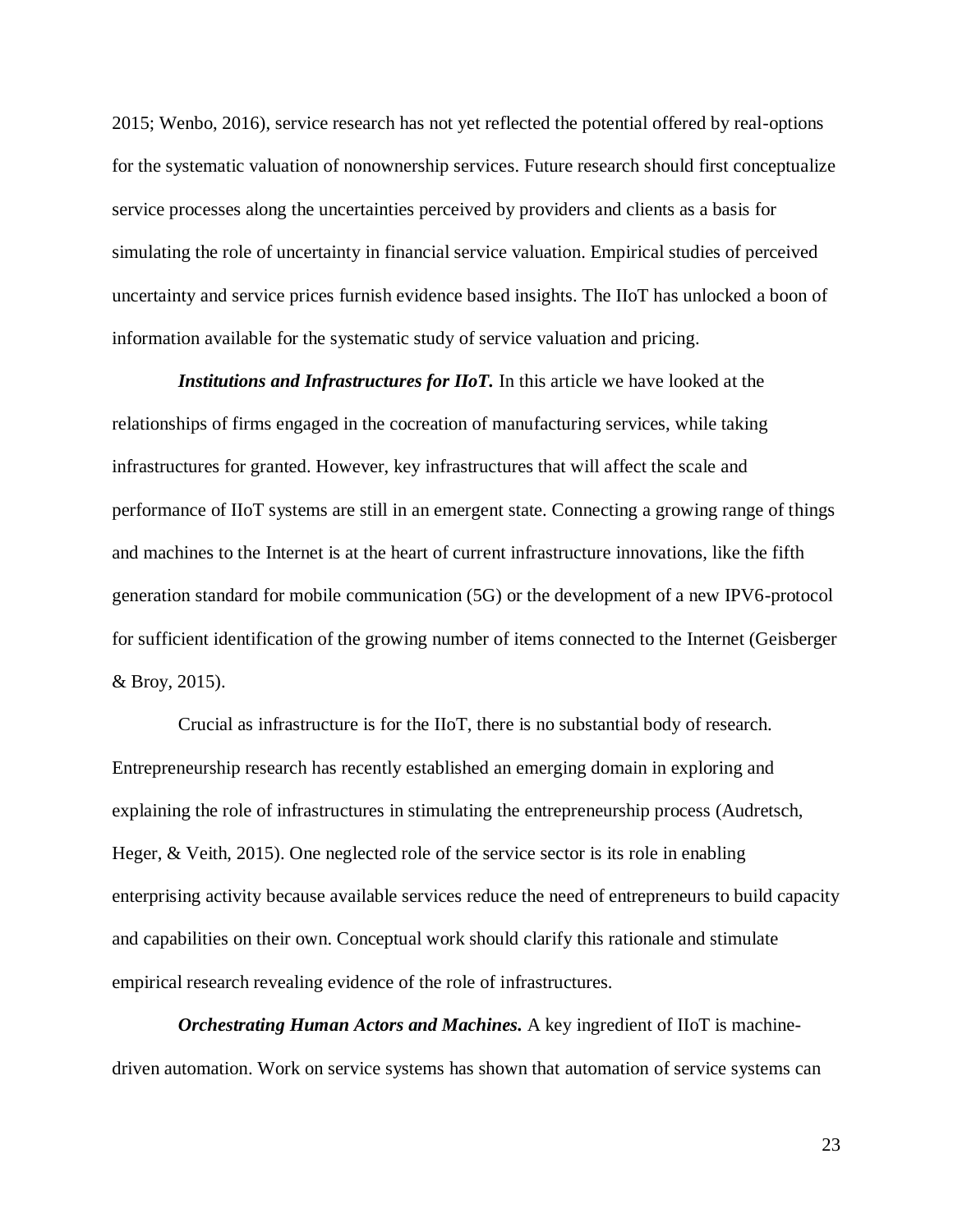show surprising effects, like the struggle to raise productivity with self-service systems (Wünderlich, Wangenheim, & Bitner, 2013). In relation to the growing body of research showing the potential of IIoT, there is little evidence on the impact of the human factor in interaction with these systems. Ignoring this dimension might expose the factory to surprises, and opportunities might emerge beyond the "race against the machines" (Brynjolfsson  $\&$ McAfee, 2014) through smart integration of machines and human actors. While machines and AI seem to be able to automate more and more tasks, systems building on human-machine interactions have proven to be unbeatable. For example, while supercomputers beat humanity's best chess-players, teams of chess-players supported by supercomputers outperform pure machine players (Brynjolfsson & McAfee, 2014). The IIoT provides both, a rich context as well as a promising application field for studying the performance of man-machine interaction.

## **Conclusions**

While there are high hopes and first evidence for the potential of IIoT, to date there is a lack of systematic research and concepts for reaping the benefits of IIoT. This article contributes to this literature by identifying the impact of IIoT on business uncertainty and showing the implications for the design of effective IIoT business models. First, drawing on entrepreneurship theory, we identify the role of the IIoT for systematic shifts of uncertainty in business. IIoT unlocks information from the manufacturing process, opening a hitherto closed door for information-driven innovation for end-users and manufacturer. IIoT also shows impact on transaction costs, and thereby lowers the bar for nonownership business models.

Second, we show implications of IIoT for the systematic design of business models, such as the contribution of nonownership contracts in capturing the value of IIoT, information-driven value propositions based on service innovations for customers and end-users, and the role of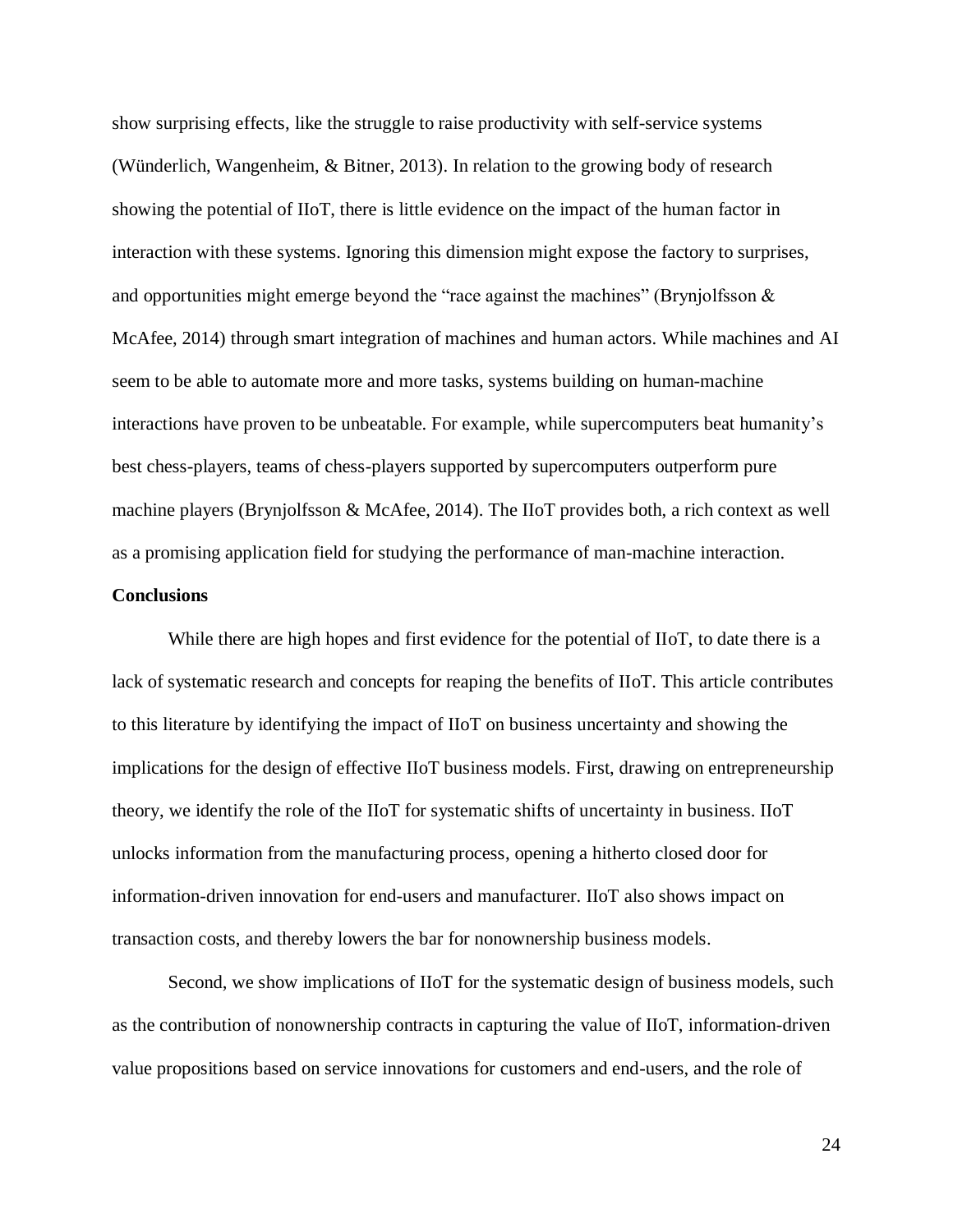value networks for IIoT service innovations targeted at end-users.

Finally, we identify key areas where service research has significant opportunities for progress, including the architecture of ownership of diverse assets needed for service provision and the contribution of real-options for valuing the uncertainty dimension of IIoT services and service in general.

# **Notes on Contributors**

Michael Ehret is Reader in Technology Management at Nottingham Trent University. His research focuses on the interface of Marketing and Entrepreneurship, nonownership business models and business incubation. He has published in leading academic journals including Journal of Marketing, Marketing & Psychology and Industrial Marketing Management.

Jochen Wirtz is Professor of Marketing at the National University of Singapore. He has published over 200 academic articles, book chapters and industry reports. His over 10 books include Se*rvices Marketing: People, Technology, Strategy* (World Scientific, 8th edition, 2016), *Essentials of Services Marketing* (Prentice Hall, 3 rd edition, 2017), and *Winning in Service Markets: Success Through People, Technology and Strategy* (World Scientific, 2017).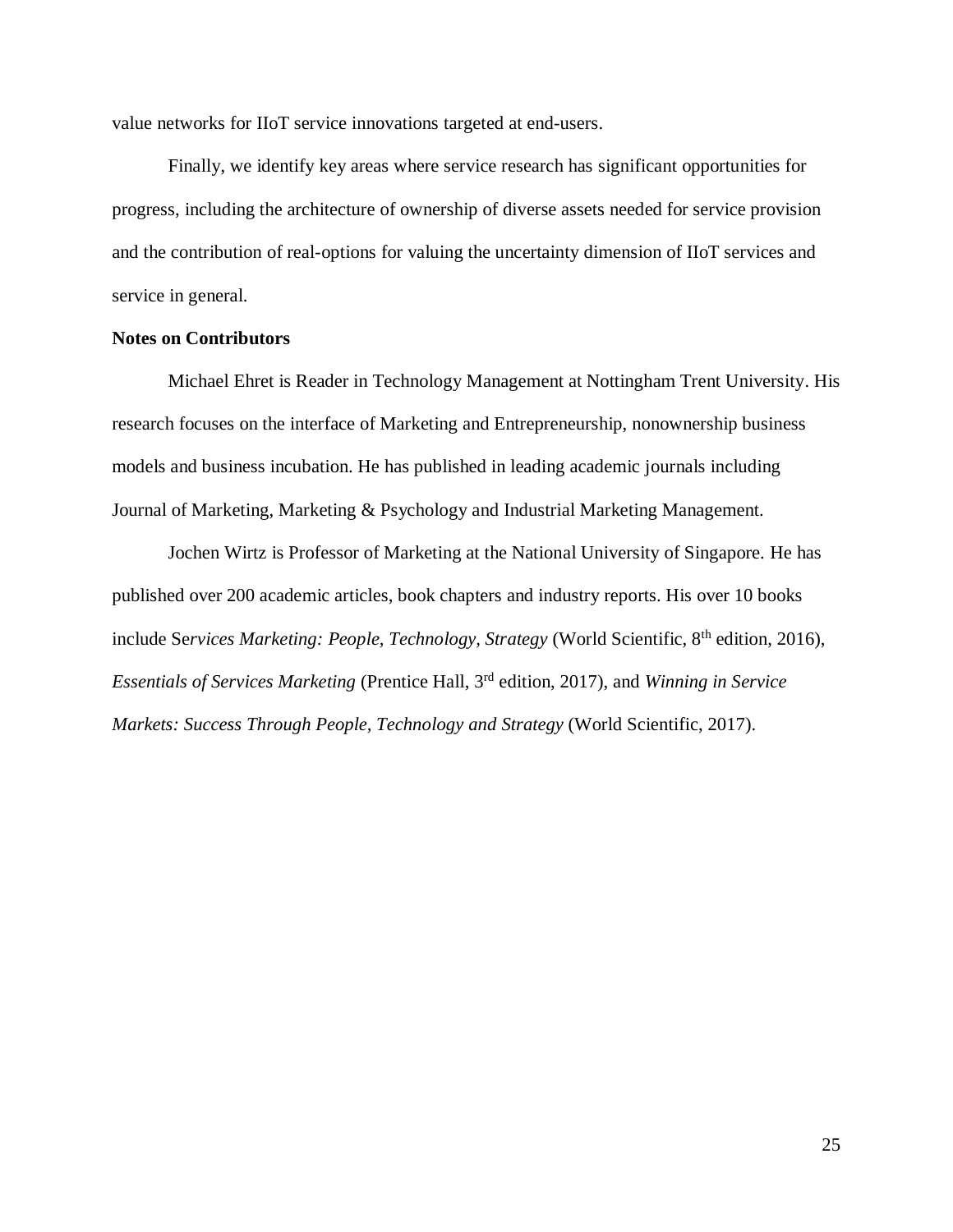## **References**

- Adams, M. (2004). Real options and customer management in the financial services sector. *Journal of Strategic Marketing, 12*(1), 3-11. doi: 10.1080/0965254032000171573
- Alvarez, S. A., & Barney, J. B. (2004). Organizing rent generation and appropriation: Toward a theory of the entrepreneurial firm*. Journal of Business Venturing, 19*(5), 621-635. doi:10.1016/j.jbusvent.2003.09.002
- Amit, R., & Zott, C. (2001). Value creation in E-business. *Strategic Management Journal, 22*(6), 493. doi:10.1002/smj.187

Anderson, C. (2012). *Makers: The new industrial revolution.* RH Business Books.

- Andersson, P., & Mattsson, L. (2015). Service innovations enabled by the "Internet of things". *IMP Journal, 9*(1), 85-106. doi: 10.1108/IMP-01-2015-0002
- Audretsch, D. B., Lehmann, E. E., & Plummer, L. A. (2009). Agency and governance in strategic entrepreneurship. *Entrepreneurship: Theory & Practice, 33*(1), 149-166. doi:10.1111/j.1540-6520.2008.00284.x
- Audretsch, D., Heger, D., & Veith, T. (2015). Infrastructure and entrepreneurship. *Small Business Economics, 44*(2), 219-230. doi: 10.1007/s11187-014-9600-6
- Ballantyne, D., & Varey, R. J. (2006). Creating value-in-use through marketing interaction: The exchange logic of relating, communicating and knowing. *Marketing Theory, 6*(3), 335-348. doi: 10.1177/1470593106066795

Barzel, Y. (1987). The entrepreneur's reward for self-policing. *Economic Inquiry, 25*(1), 103.

Barzel, Y. (1997). *Economic analysis of property rights* (2nd ed.). Cambridge: Cambridge University Press.

Baumol, W. (2010). *The microtheory of innovative entrepreneurship.* Princeton, N.J.; Oxford: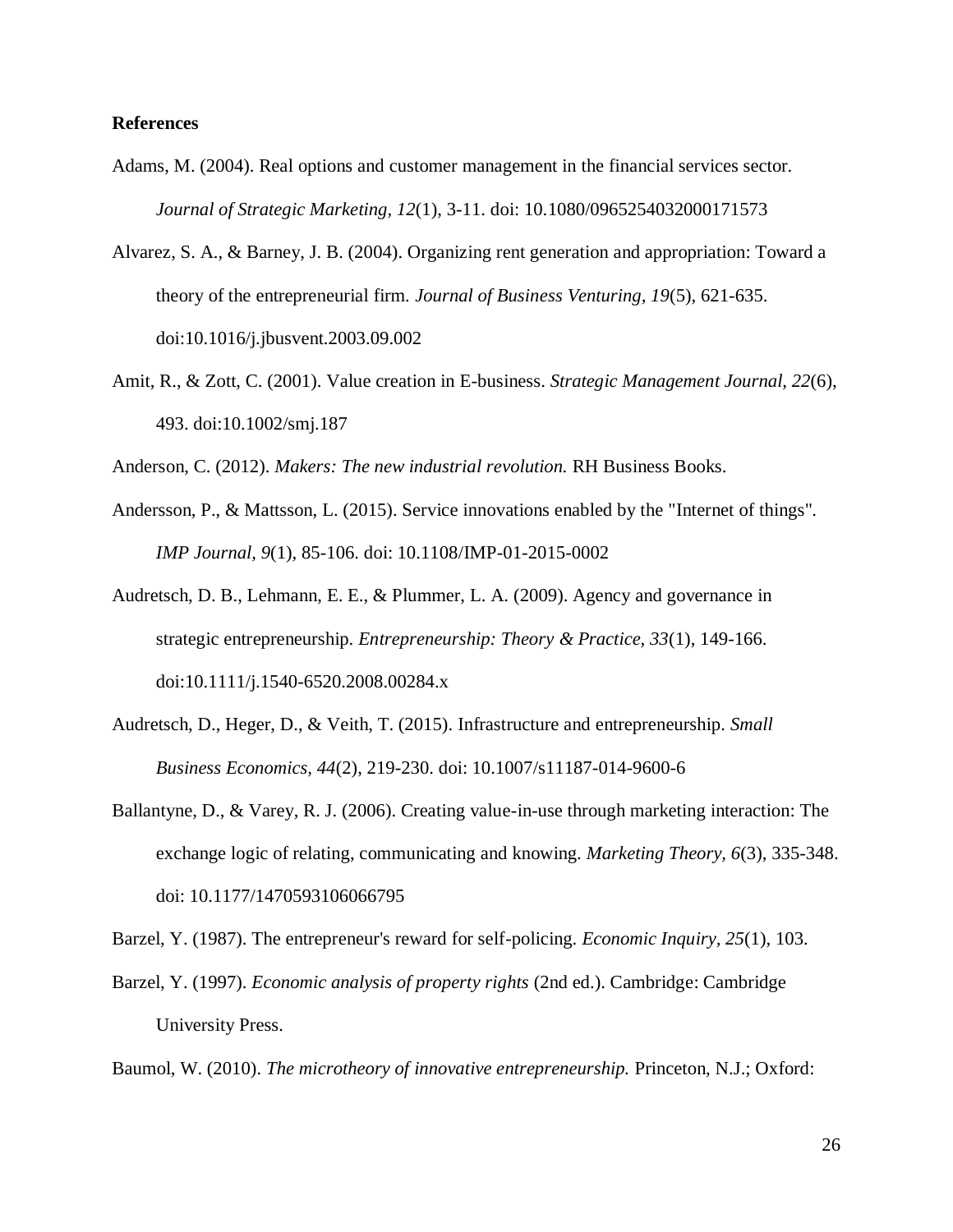Princeton University Press.

Berfield, S. (2016). Etsy says factories are artisans, too. *Bloomberg Businessweek,* (4466), 19-21.

- Breidbach, C. F., & Maglio, P. P. (2016). Technology-enabled value co-creation: An empirical analysis of actors, resources, and practices doi:10.1016/j.indmarman.2016.03.011
- Britton, K. (2016). Handling privacy and security in the Internet of things. *Journal of Internet Law, 19*(10), 3-7.
- Brynjolfsson, E., & McAfee A. (2014). *The second machine age: Work, progress, and prosperity in a time of brilliant technologies.* W. W. Norton & Company.
- Chesbrough, H. W. (2006). *Open business models: How to thrive in the new innovation landscape.* Boston, Mass.; London: Harvard Business School; McGraw-Hill, distributor.
- Chesbrough, H. W. (2011). *Open services innovation: Rethinking your business to grow and compete in a new era.* San Francisco, Calif.: Jossey-Bass.
- Chesbrough, H., & Rosenbloom, R. S. (2002). The role of the business model in capturing value from innovation: Evidence from Xerox Corporation's technology spin-off companies. *Industrial & Corporate Change, 11*(3), 529-555.
- Christensen, C. M., & Bower, J. L. (1996). Customer power, strategic investment, and the failure of leading firms. *Strategic Management Journal, 17*(3), 197-218.

Coase, R. H. (1960). The problem of social cost. *Journal of Law and Economics, 3*(1), 1-44.

- Coombes, P. H., & Nicholson, J. D. (2013). Business models and their relationship with marketing: A systematic literature review. *Industrial Marketing Management, 42(*5), 656- 664. doi:10.1016/j.indmarman.2013.05.005
- Cumming, D., & Johan, S. (2010). The differential impact of the Internet on spurring regional entrepreneurship. *Entrepreneurship: Theory & Practice, 34*(5), 857-883.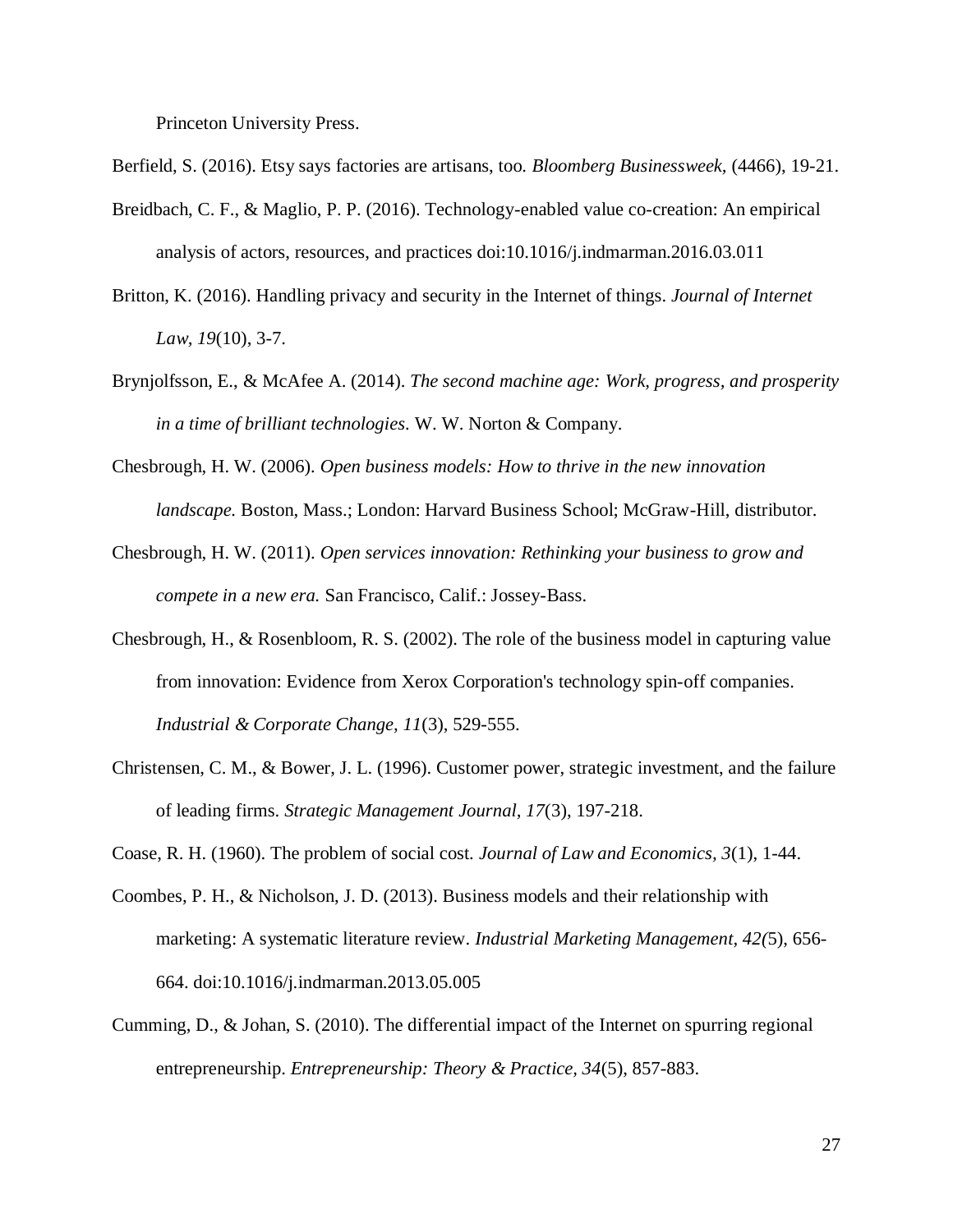doi:10.1111/j.1540-6520.2009.00348.x

- Dholakia, N., & Reyes, I. (2013). Virtuality as place and process. *Journal of Marketing Management, 29*(13-14), 1580-1591. doi:10.1080/0267257X.2013.834714
- Dickenson, G. (2015). Privacy developments: TCPA litigation, FTC privacy enforcement actions, and the FTC's Internet of things. *Business Lawyer, 71*(1), 293-304.

Economist (2015): The industrial Internet of things. Machine learning. (2015, Nov 21st 2015).

- Eggert, A., Hogreve, J., Ulaga, W., & Muenkhoff, E. (2014). Revenue and profit implications of industrial service strategies. *Journal of Service Research, 17*(1), 23-39. doi: 10.1177/1094670513485823
- Ehret, M. (2004). Managing the trade-off between relationships and value networks. Towards a value-based approach of customer relationship management in business-to-business markets. *Industrial Marketing Management, 33*(6), 465-473. doi:10.1016/j.indmarman.2004.03.002
- Ehret, M., & Wirtz, J. (2010). Division of labor between firms: Business services, nonownershipvalue and the rise of the service economy. *Service Science, 2*(3), 136-145. doi:10.1287/serv.2.3.136
- Ehret, M., & Wirtz, J. (2015). Creating and capturing value in the service economy: The crucial role of business services in driving innovation and growth. In: *The Handbook of Service Business: Management, Marketing, Innovation and Internationalisation*, by Bryson, J R and Daniels, P W (eds.) Cheltenham: Edward Elgar, United Kingdom, 129-145.
- Ehret, M., Kashyap, V., & Wirtz, J. (2013). Business models: Impact on business markets and opportunities for marketing research. *Industrial Marketing Management, 42*(5), 649-655. doi:10.1016/j.indmarman.2013.06.003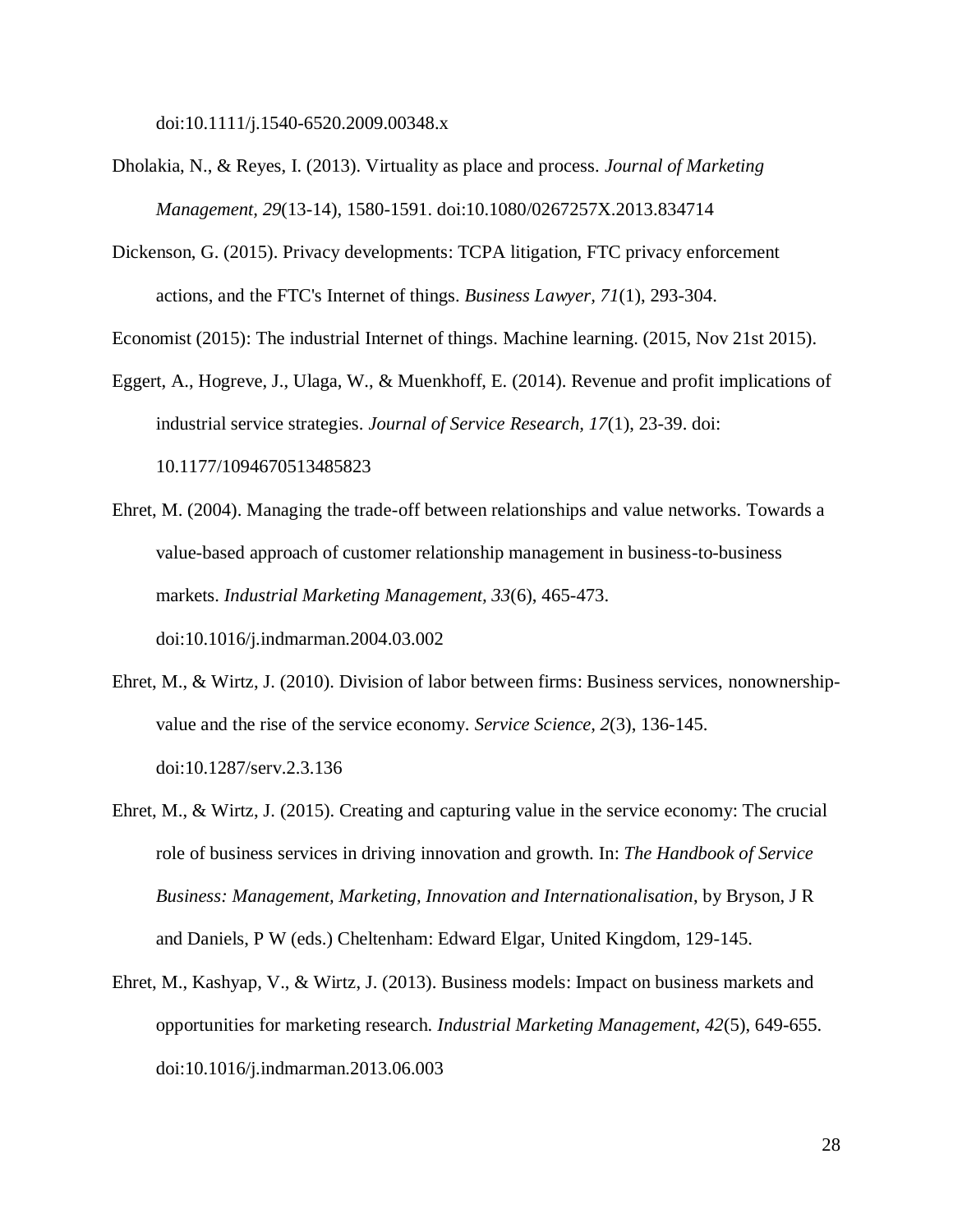- Evans, P. C., & Annunziata, M. (2012). Industrial Internet: Pushing the boundaries of minds and machines. (November 26, 2012). General Electric.
- Foss, K., Foss, N. J., & Klein, P. G. (2007). Original and derived judgment: An entrepreneurial theory of economic organization. *Organization Studies (01708406), 28*(12), 1893-1912. doi: 10.1177/0170840606076179
- Frankenberger, K., Weiblen, T., & Gassmann, O. (2013). Network configuration, customer centricity, and performance of open business models: A solution provider perspective. *Industrial Marketing Management, 42*(5), 671-682. doi:10.1016/j.indmarman.2013.05.004
- Geisberger, E. & Broy, M (2015). *Living in a networked world. Integrated research agenda cyber-physical systems* (agendaCPS). Munich: Herbert Utz Verlag 2015.
- Geyskens, I., Gielens, K., & Dekimpe, M. G. (2002). The market valuation of Internet channel additions. *Journal of Marketing, 66*(2), 102-119.
- Ghosh, M., & John, G. (1999). Governance value analysis and marketing strategy. *Journal of Marketing, 63*(4), 131-145.
- Gigerenzer, G., & ABC Research Group. (1999). In Todd P. M. (Ed.), *Simple heuristics that make us smart.* New York; Oxford: Oxford University Press.
- González-Sánchez, V. M. (2013). 'Information and communication technologies' and entrepreneurial activity: Drivers of economic growth in europe. *Service Industries Journal, 33*(7), 683-693. doi:10.1080/02642069.2013.740466
- Grossman, S. J., & Hart, O. D. (1986). The costs and benefits of ownership: A theory of vertical and lateral integration. *Journal of Political Economy, 94*(4), 691-719.
- Hayek, F. A. (1973). *Law, legislation and liberty.* Vol. 1: Rules and order. Chicago: The University of Chicago Press.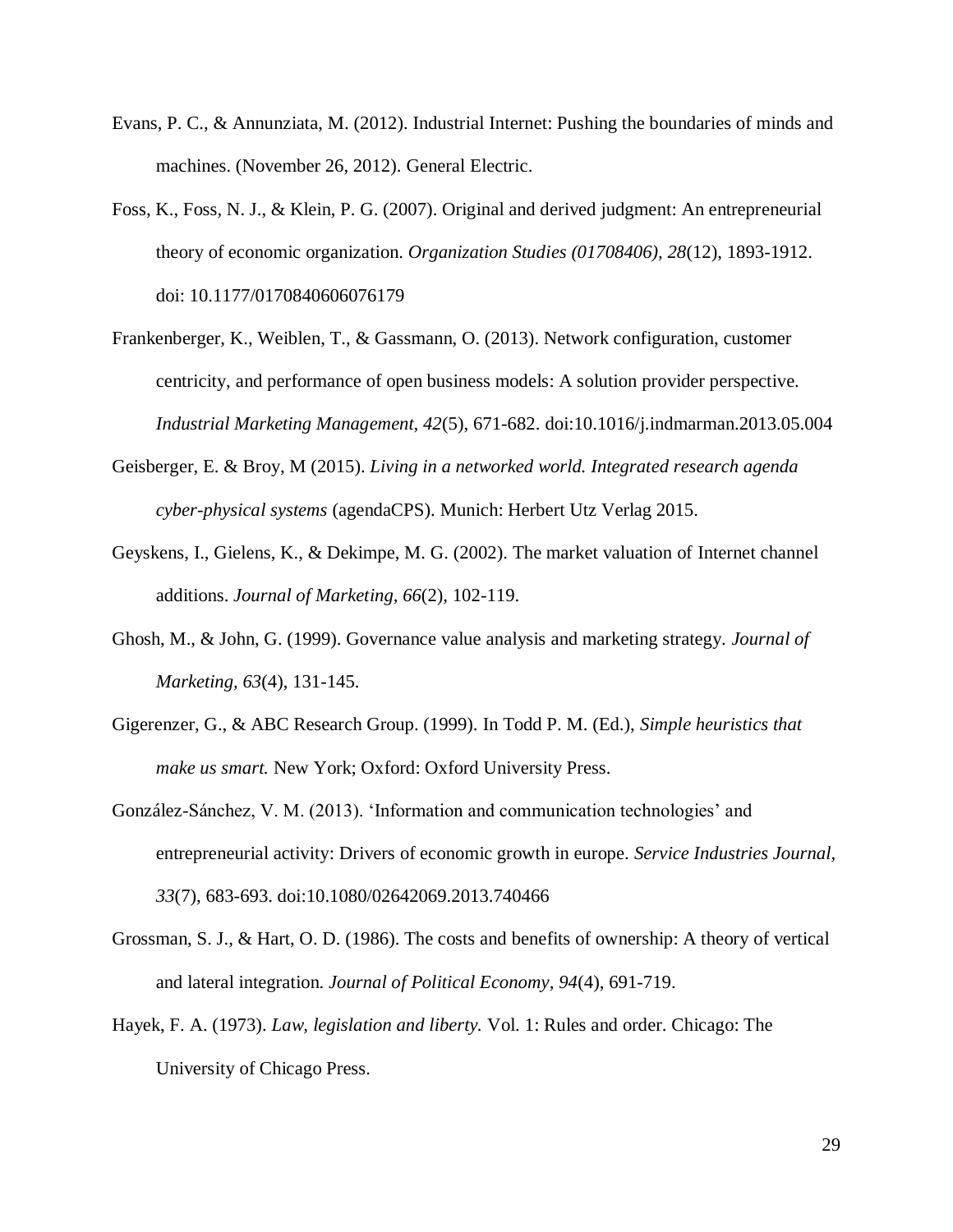- Hayek, F. A. (1945). The use of knowledge in society. *American Economic Review, 35*(4), 519- 530.
- Hofmann, E., Maucher,J., Hornstein, & Ouden, R. d. (2012): *Capital Equipment Purchasing: Optimizing the Total Cost of CapEx Sourcing*. Heidelberg; Dordrecht; London; New York: Springer
- Hunt, S. D., & Morgan, R. M. (1994). Relationship marketing in the era of network competition. *Marketing Management, 3*(1), 18-28.
- Kirzner, I. M. (1997). Entrepreneurial discovery and the competitive market process: An Austrian approach. *Journal of Economic Literature, 35*(1), 60-85.

Knight, F. H. (1921). *Risk, uncertainty and profit.* Boston: Houghton Mifflin Company.

Lachmann, L. M. (1977). *Capital and its structure.* Sheed Andrews & McMeel.

Lord, J. (1923): Capital and Steam Power. 1750-1800. London & New York: Routledge.

- Lovelock, C., & Gummesson, E. (2004). Whither services marketing?: In search of a new paradigm and fresh perspectives. *Journal of Service Research, 7*(1), 20-41. doi:10.1177/1094670504266131
- Luhmann, N. (1979). *Trust and power* (Translation of two originals by Niklas Luhmann: "Vertrauen" (1968) and "Macht" (1969) ed.). Chichester: John Wiley.
- Macdonald, E. K., Kleinaltenkamp, M., & Wilson, H. N. (2016). How business customers judge solutions: Solution quality and value in use. *Journal of Marketing, 80*(3), 96-120. doi:10.1509/jm.15.0109
- Maglio, P. P., & Spohrer, J. (2008). Fundamentals of service science. *Journal of the Academy of Marketing Science, 36*(1), 18-20. doi:10.1007/s11747-007-0058-9.

Malina, L., Hajny, J., Fujdiak, R., & Hosek, J. (2016). On perspective of security and privacy-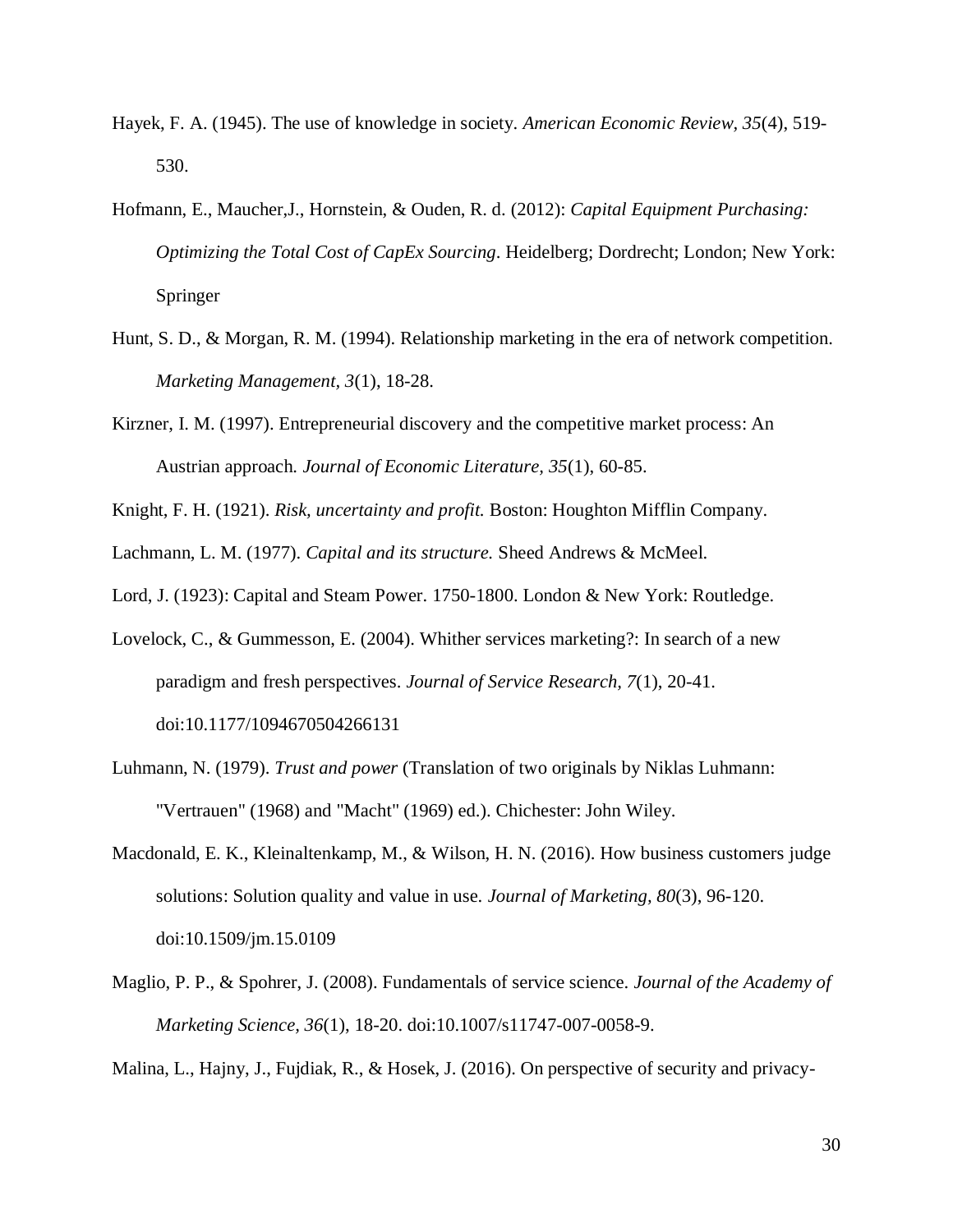preserving solutions in the Internet of things. *Computer Networks, 102*, 83-95. doi:10.1016/j.comnet.2016.03.011

- McGrath, R. G., Ferrier, W. J., & Mendelow, A. L. (2004). Real options as engines of choice and heterogeneity. *Academy of Management Review, 29*(1), 86-101. doi:10.5465/AMR.2004.11851720
- McMullen, J. S., & Shepherd, D. A. (2006). Entrepreneurial action and the role of uncertainty in the theory of the entrepreneur. *Academy of Management Review, 31*(1), 132-152. doi:10.5465/AMR.2006.19379628
- Miller, L. T., & Huggins, E. L. (2010). Service sector pricing decisions: A real options approach. *IUP Journal of Applied Finance, 16*(2), 52-69.
- Mises, L. (2007). Human action: A treatise on economics (4<sup>th</sup> ed.). Indianapolis, Ind.; Lancaster: Liberty Fund; Gazelle Drake Academic distributor.
- Mises, L. v. (2008). *Profit and loss.* Auburn, AL, USA: Ludwig von Mises Institute.
- Morgan, R. M., & Hunt, S. D. (1994). The commitment-trust theory of relationship marketing. *Journal of Marketing, 58*(3), 20.
- Ndubisi, N. O., Ehret, M., & Wirtz, J. (2016). Relational governance mechanisms and uncertainties in nonownership services. *Psychology & Marketing, 33*(4), 250-266. doi:10.1002/mar.20873
- Ng, I. C. L., Ding, D. X., & Yip, N. (2013). Outcome-based contracts as new business model: The role of partnership and value-driven relational assets. *Industrial Marketing Management, 42*(5), 730-743. doi:10.1016/j.indmarman.2013.05.009
- Ng, I., Scharf, K., Pogrebna, G., & Maull, R. (2015). Contextual variety, Internet-of-things and the choice of tailoring over platform: Mass customization strategy in supply chain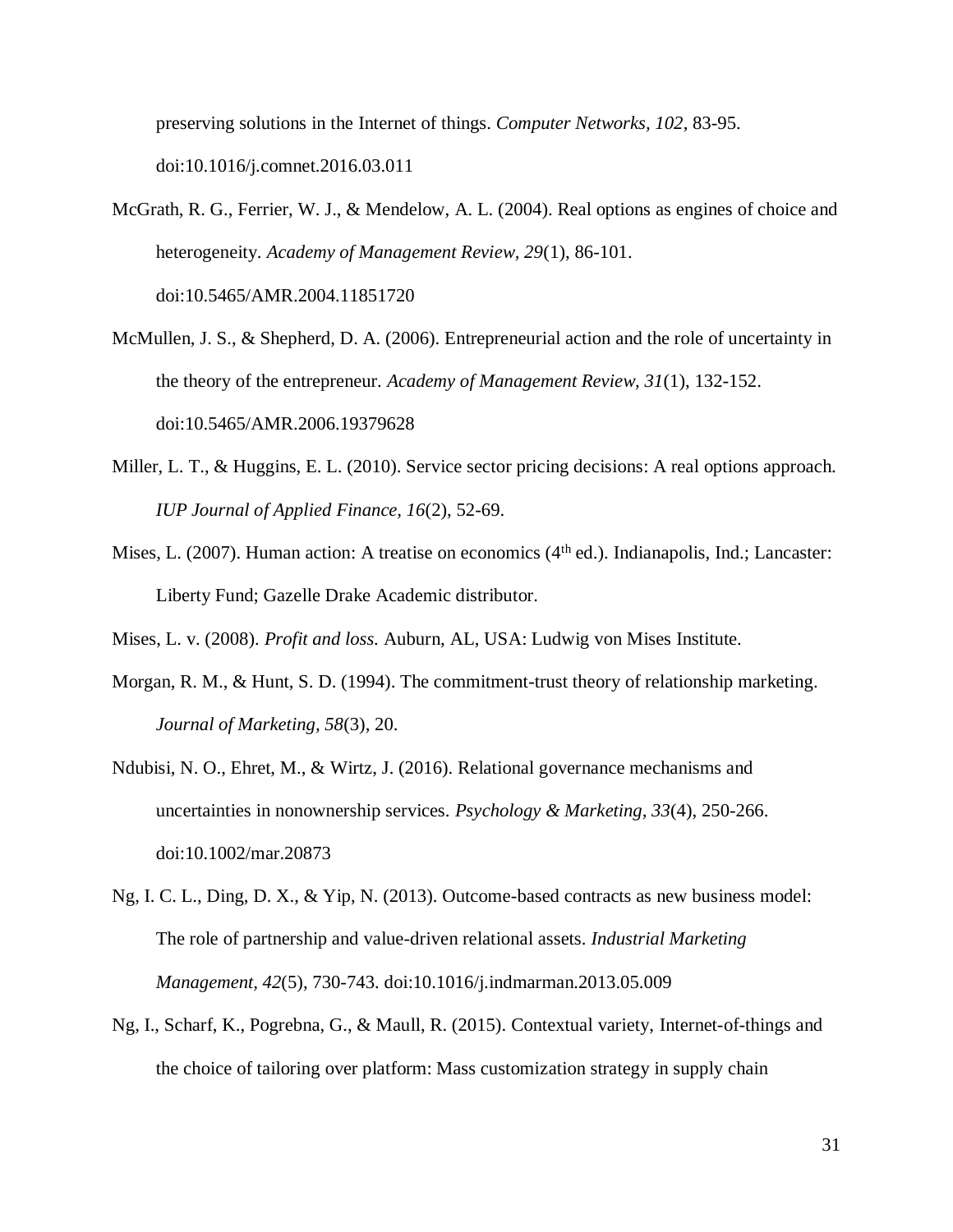management. *International Journal of Production Economics, 159,* 76-87. doi: http://dx.doi.org/10.1016/j.ijpe.2014.09.007

Nowotny, H. (2016). *The cunning of uncertainty.* Cambridge, United Kingdom: Polity Press.

- Osterwalder, A., & Pigneur, Y. (2005). Clarifying business models: Origins, present, and future of the concept. *Communications of AIS, 16,* 1-25.
- Parry, G. C., Brax, S. A., Maull, R. S., & Ng, I. C. L. (2016). Operationalising IoT for reverse supply: The development of use-visibility measures. *Supply Chain Management, 21*(2), 228-244. doi: 10.1108/SCM-10-2015-0386
- Porter, M. E., & Heppelmann, J. E. (2014). How smart, connected products are transforming competition. *Harvard Business Review, 92(*11), 64-88.
- Porter, M. E., & Heppelmann, J. E. (2015). How smart, connected products are transforming companies. *Harvard Business Review, 93*(10), 96-114.
- Ramoglou, R. & Tsang, E. W. K. (2016). A realist perspective of entrepreneurship: Opportunities as propensities. *Academy of Management Review, 41*(3), 410-434. doi:10.5465/amr.2014.0281
- Reuber, A. R., & Fischer, E. (2011). International entrepreneurship in Internet-enabled markets. *Journal of Business Venturing, 26*(6), 660-679. doi:10.1016/j.jbusvent.2011.05.002
- Rifkin, J. (2014). *The zero marginal cost society: The Internet of things, the collaborative commons, and the eclipse of capitalism.* New York: Palgrave-MacMillan
- Roll, Erick (1930): *An Early Experiment in Industrial Organisation. Being a History of the Firm of Boulton & Watt, 1775-1805*. Milton Park: Frank Cass.
- Rosen, W. (2010). *The most powerful idea in the world: A story of steam, industry and invention.* London: Jonathan Cape.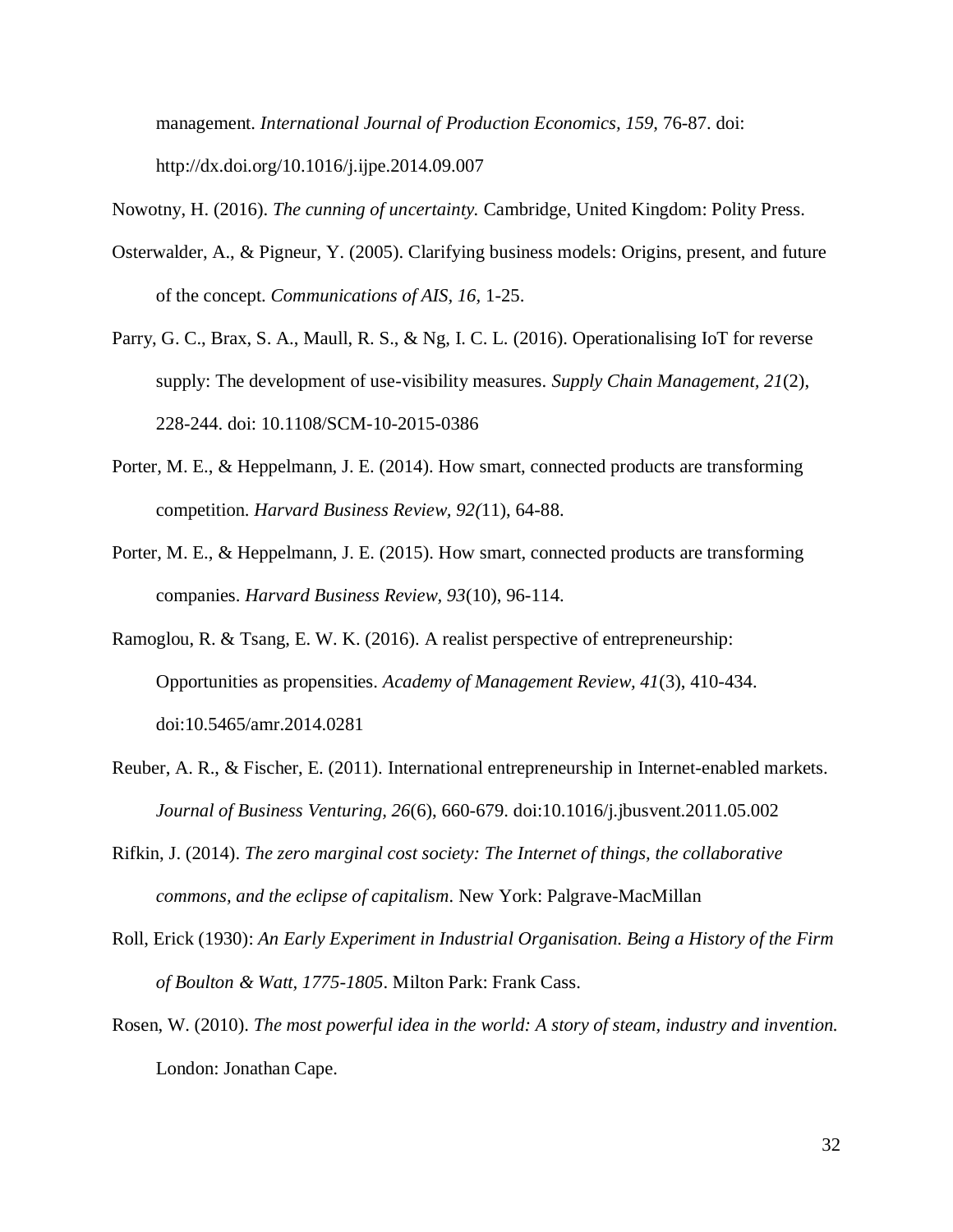- Rust, R. T., & Huang, M. (2012). Optimizing service productivity. *Journal of Marketing, 76*(2), 47-66. doi:10.1509/jm.10.0441
- Santos, F. M., & Eisenhardt, K. M. (2005). Organizational boundaries and theories of organization. *Organization Science, 16*(5), 491-508. doi:10.1287/orsc.1050.0152
- Santos, F. M., & Eisenhardt, K. M. (2009). Constructing markets and shaping boundaries: Entrepreneurial power in nascent fields. *Academy of Management Journal, 52*(4), 643-671. doi:10.5465/AMJ.2009.43669892
- Schmidt, E., Rosenberg, J., & Eagle, A. (2014). *How google works.* London: John Murray.
- Shane, S., & Venkataraman, S. (2000). The promise of entrepreneurship as a field of research. *Academy of Management Review, 25*(1), 217-226.

Shi, W. (2016). Entry and exit of service providers under cost uncertainty: A real options approach. *Journal of the Operational Research Society, 67*(2), 229-239. doi:10.1057/jors.2015.5

- Sicari, S., Rizzardi, A., Grieco, L. A., & Coen-Porisini, A. (2015). Security, privacy and trust in Internet of things: The road ahead. *Computer Networks, 76,* 146-164. doi:10.1016/j.comnet.2014.11.008
- Smith, D. J. (2013). Power-by-the-hour: The role of technology in reshaping business strategy at Rolls-Royce. *Technology Analysis & Strategic Management, 25*(8), 987-1007. doi:10.1080/09537325.2013.823147
- Smith, D. J. (2004). Outsourcing O&M allows utilities to remain competitive. *Power Engineering, 108*(7), 50-54.
- Smith, L., Maull, R., & Ng, I. C. L. (2014). Servitization and operations management: A service dominant-logic approach. *International Journal of Operations & Production Management,*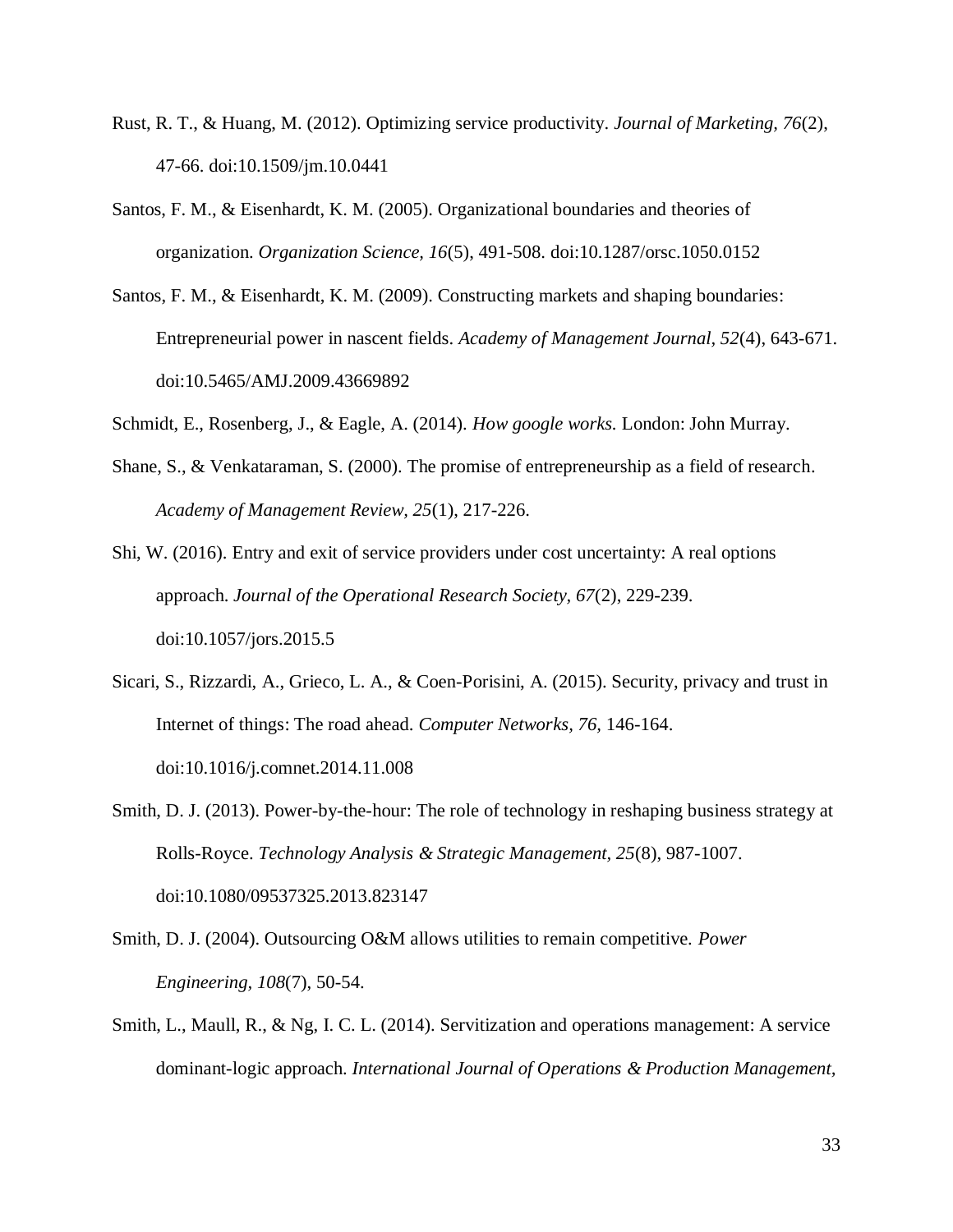*34*(2), 242-269. doi: 10.1108/IJOPM-02-2011-0053

- Sousa, R., & Voss, C. A. (2007). Operational implications of manufacturing outsourcing for subcontractor plants: An empirical investigation. *International Journal of Operations & Production Management, 27*(9), 974-997. doi: 10.1108/01443570710775829
- Su, N., Akkiraju, R., Nayak, N., & Goodwin, R. (2009). Shared services transformation: Conceptualization and valuation from the perspective of real options. *Decision Sciences, 40*(3), 381-402. doi:10.1111/j.1540-5915.2009.00243.x
- Taleb, N. (1997). *Dynamic hedging: Managing vanilla and exotic options.* New York; Chichester: Wiley.
- Taleb, N. (2012). *Antifragile: How to live in a world we don't understand*. London: Allen Lane.
- Teece, D. J. (2010). Business models, business strategy and innovation. *Long Range Planning, 43*(2), 172-194. doi:10.1016/j.lrp.2009.07.003
- Toland, J. (2005). A new philosophy takes shape. *PPI: Pulp & Paper International, 47*(11), 25- 27.
- Vargo, S. L., & Lusch, R. F. (2004). Evolving to a new dominant logic for marketing*. Journal of Marketing, 68*(1), 1-17.

Wei, S., & Tang, O. (2015). Real option approach to evaluate cores for remanufacturing in service markets. *International Journal of Production Research, 53*(8), 2306-2320. doi:10.1080/00207543.2014.939243

- Williamson, O. E. (2005). Transaction cost economics. In M. M. Shirley (Ed.), *Handbook of new institutional economics* (pp. 41-65) Dordrecht and New York: Springer.
- Wirtz, B. (2016). *Business model management: Design process instruments* (2<sup>nd</sup> ed.). Speyer: German University of Administrative Science.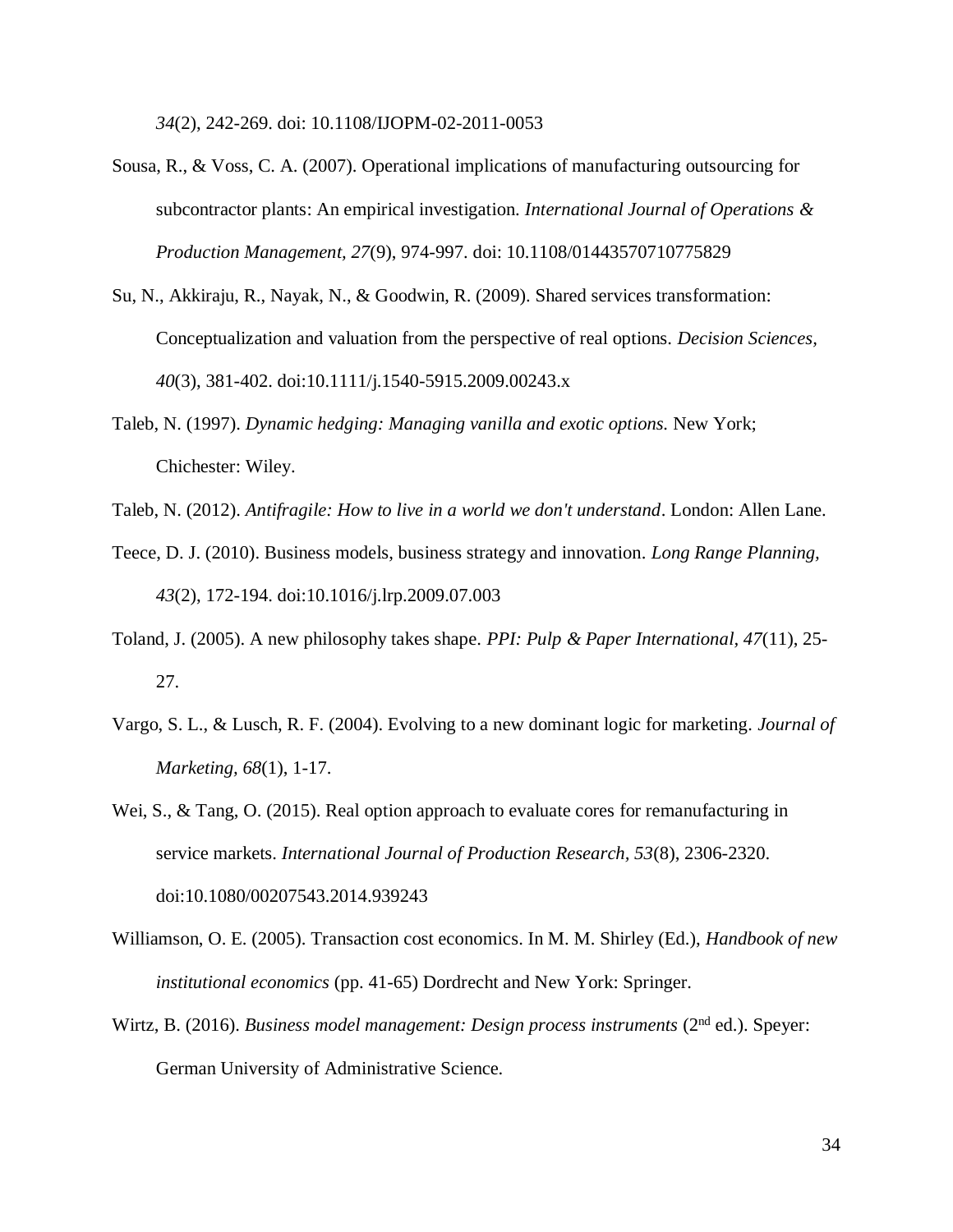- Wirtz, B. W., Pistoia, A., Ullrich, S., & Göttel, V. (2016). Business models: Origin, development and future research perspectives. *Long Range Planning, 49*(1), 36-54. doi:10.1016/j.lrp.2015.04.001
- Wirtz, J. & Ehret, M. (2009). Creative restruction: How business services drive economic evolution. *European Business Review, 21*(4), pp.380-394. doi:10.1108/09555340910970463
- Wirtz, J. & Lovelock, C. (2016). *Services marketing: People, technology, strategy* (8th ed.), New Jersey: World Scientific.
- Wirtz, J., Tuzovic, S., & Ehret, M. (2015). Global business services: Increasing specialization and integration of the world economy as drivers of economic growth. *Journal of Service Management, 26*(4), 565-587. doi: 10.1108/JOSM-01-2015-0024
- Wittkowski, K., Moeller, S., & Wirtz, J. (2013). Firms' intentions to use nonownership services. *Journal of Service Research, 16*(2), 171-185. doi: 10.1177/1094670512471997
- Wu, D., Rosen, D. W., Wang, L., & Schaefer, D. (2015). Cloud-based design and manufacturing: A new paradigm in digital manufacturing and design innovation. *Computer-Aided Design, 59*, 1-14. doi:10.1016/j.cad.2014.07.006
- Wünderlich, N. V., Wangenheim, F. v., & Bitner, M. J. (2013). High tech and high touch: A framework for understanding user attitudes and behaviors related to smart interactive services. *Journal of Service Research, 16*(1), 3-20. doi: 10.1177/1094670512448413
- Yu, X., Nguyen, B., & Chen, Y. (2016). Internet of things capability and alliance: Entrepreneurial orientation, market orientation and product and process innovation. *Internet Research, 26*(2), 402-434. doi: 10.1108/IntR-10-2014-0265

Zott, C., & Amit, R. (2008). The fit between product market strategy and business model: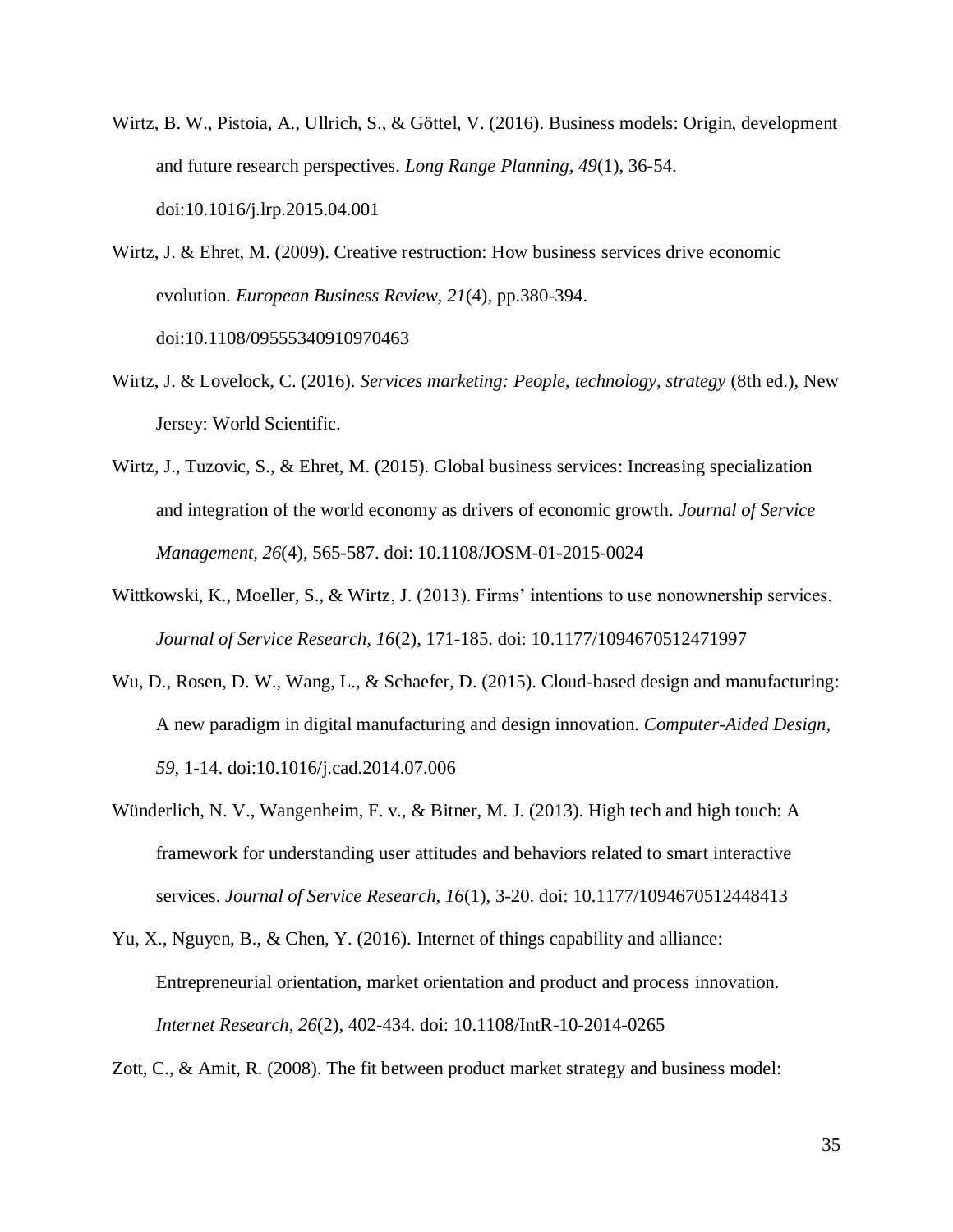Implications for firm performance. *Strategic Management Journal, 29*(1), 1-26. doi: DOI: 10.1002/smj.642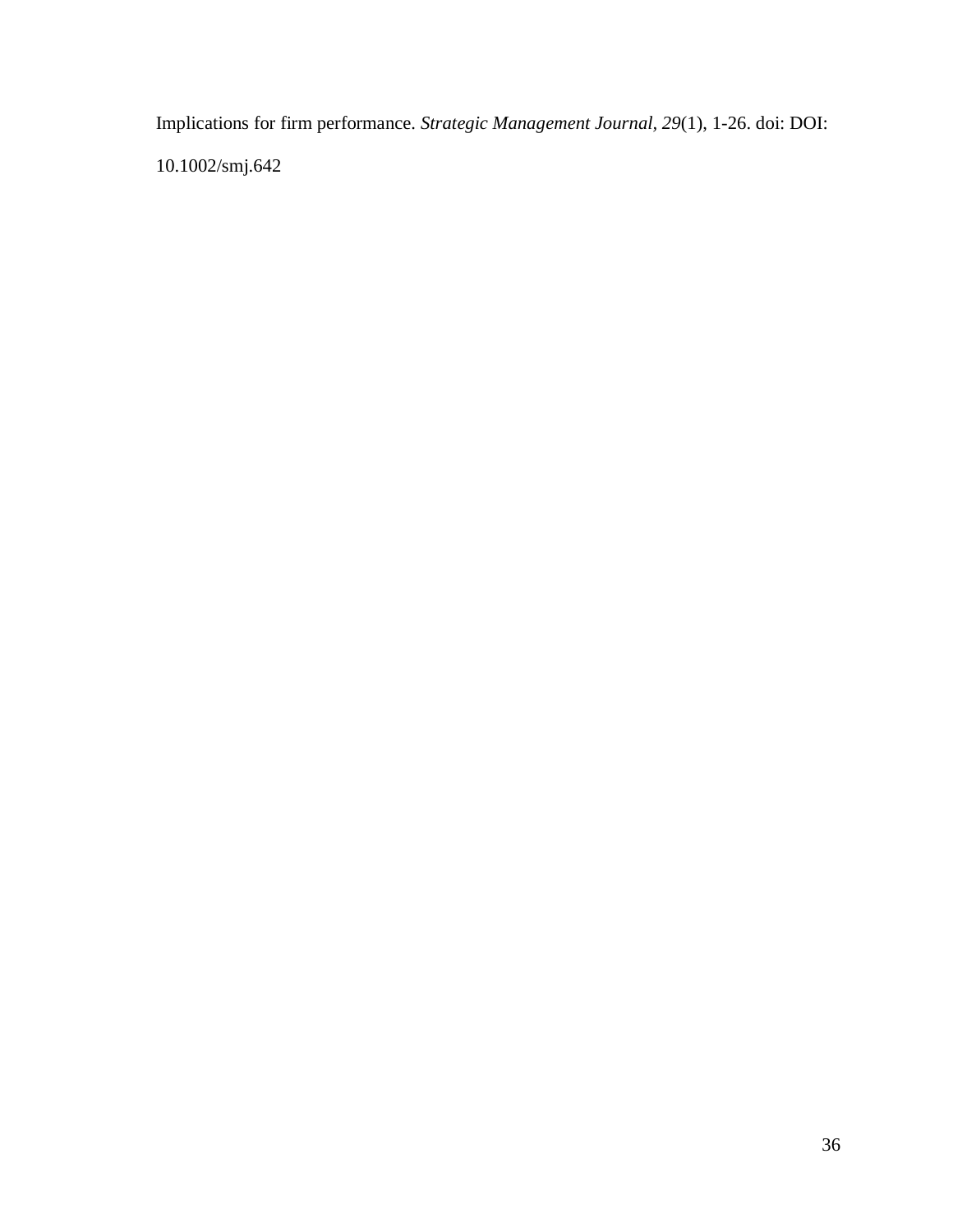| <b>Key IIoT</b><br><b>Technologies</b>                       | <b>IIoT-Driven Capabilities of</b><br><b>Manufacturing</b>                                                                                                                                                                                                  | <b>IIoT-Driven Threats</b>                                                                                                                                                                                                                                                                                                                                                                                                                   |
|--------------------------------------------------------------|-------------------------------------------------------------------------------------------------------------------------------------------------------------------------------------------------------------------------------------------------------------|----------------------------------------------------------------------------------------------------------------------------------------------------------------------------------------------------------------------------------------------------------------------------------------------------------------------------------------------------------------------------------------------------------------------------------------------|
| Internet and<br>communication<br>protocols and<br>middleware | Link manufacturing information<br>$\bullet$<br>to external intelligence<br>(Anderson, 2012; Brynjolfsson<br>& McAfee, 2012)<br>Enable self-service<br>$\bullet$<br>manufacturing (Andersonson,<br>2012; Ng, Scharf, Pogrebna,<br>Maull, 2015; Rifkin, 2014) | Increase system uncertainty by<br>connecting hitherto isolated<br>systems<br>Challenge of data and information<br>$\bullet$<br>reliability (Geisberger & Broy,<br>2015, pp. 77-79 Sicari, Rizzardi,<br>Grieco, L, Coen-Porisini, 2015)<br>Potential industry disruption by<br>$\bullet$<br>disintermediation and new<br>competition through start-ups and<br>Internet-driven businesses<br>(Anderson, 2012, Brynjolfsson &<br>MacAfee, 2012) |
| Sensors                                                      | Reveal information on<br>$\bullet$<br>manufacturing processes and<br>their environment (Ng, Scharf,<br>Pogrebna, Maull, 2015; Rifkin,<br>2014)                                                                                                              | Threatens intellectual property,<br>$\bullet$<br>know-how and intelligence<br>(Geisberger & Broy, 2015, pp. 84-<br>85)                                                                                                                                                                                                                                                                                                                       |
| <b>Actuators</b>                                             | Enable remote and self-service<br>$\bullet$<br>manufacturing (Anderson, 2012;<br>Ng, Scharf, Pogrebna, Maull,<br>2015; Rifkin, 2014)                                                                                                                        | Safety and security of<br>$\bullet$<br>manufacturing information, e.g.,<br>protecting against sabotage<br>(Geisberger & Broy, 2015, pp. 82-<br>84)                                                                                                                                                                                                                                                                                           |
| IT-driven services<br>like AI and big data<br>analytics      | Apply AI to manufacturing<br>$\bullet$<br>operations (Brynjolfsson $&$<br>McAfee, 2012)<br>Transform manufacturing into a<br>$\bullet$<br>service (Ng, Scharf, Pogrebna,<br>& Maull, 2015)                                                                  | Privacy and know-how protection<br>٠<br>against unauthorized use of data<br>(Geisberger & Broy, 2015, pp. 84-<br>85)                                                                                                                                                                                                                                                                                                                         |

# **Table 1: Opportunities Offered by the IIoT for the Transformation of Manufacturing**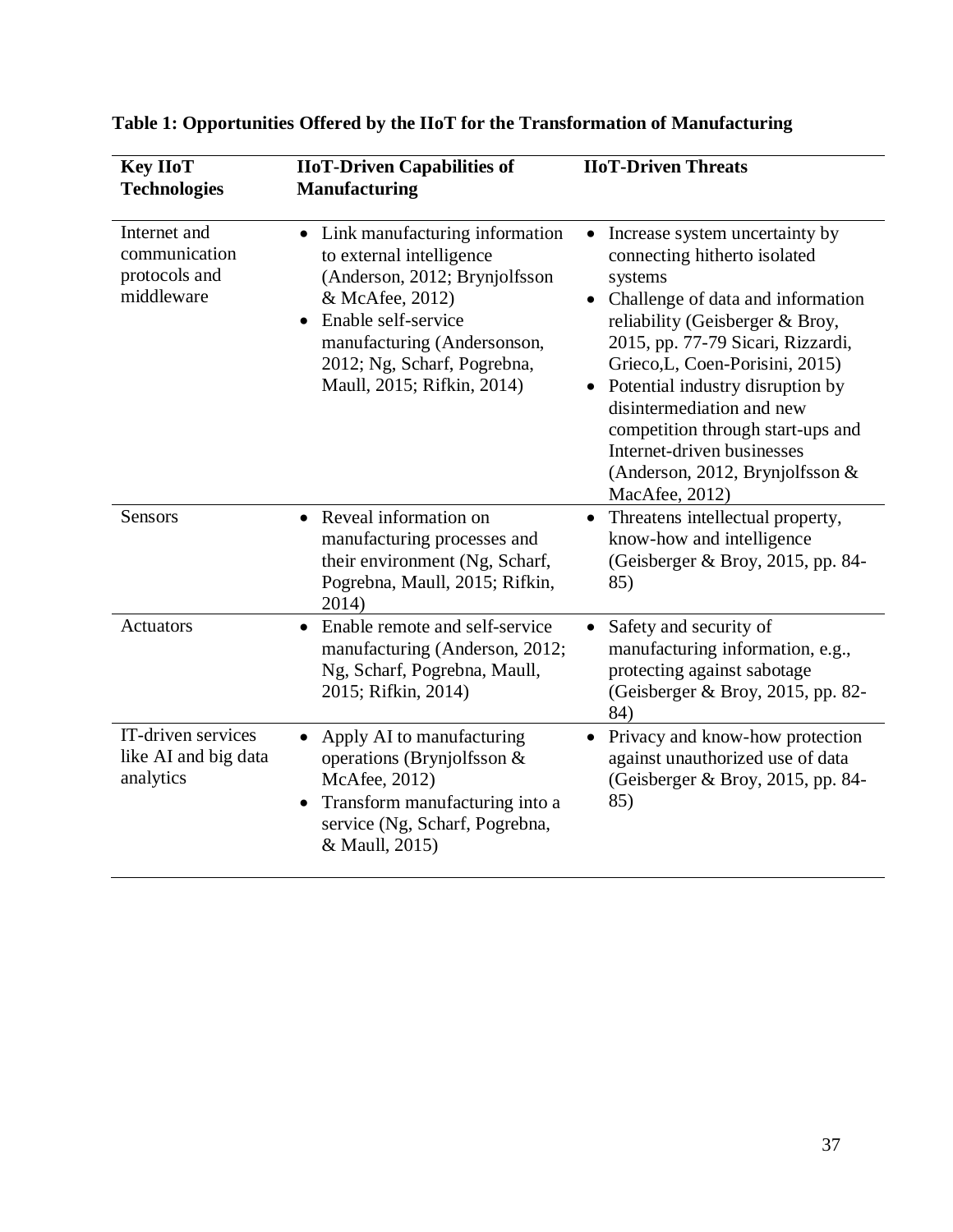